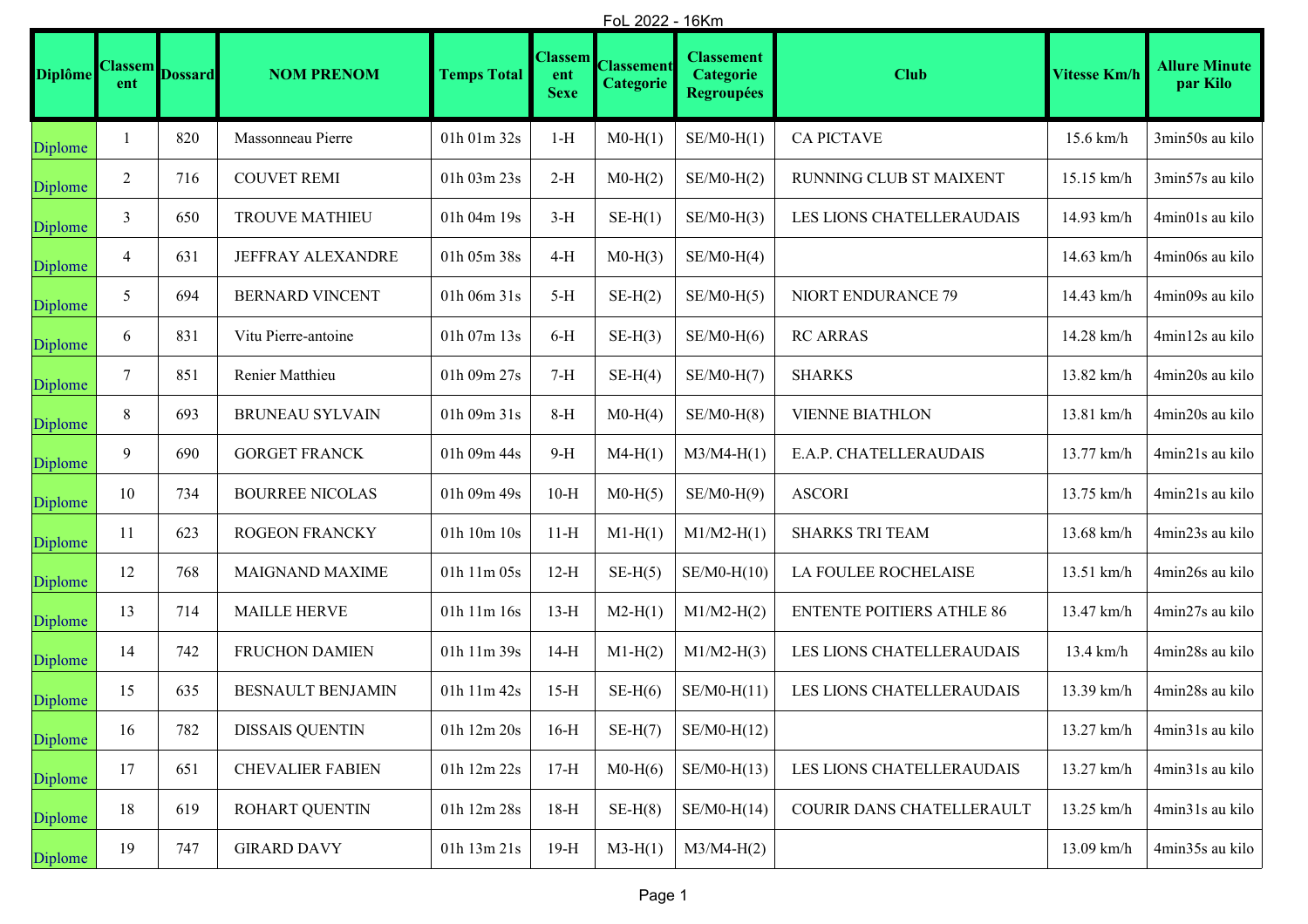|                | FoL 2022 - 16Km       |                |                                     |                    |                                      |                                       |                                                     |                             |                     |                                  |
|----------------|-----------------------|----------------|-------------------------------------|--------------------|--------------------------------------|---------------------------------------|-----------------------------------------------------|-----------------------------|---------------------|----------------------------------|
| <b>Diplôme</b> | <b>Classem</b><br>ent | <b>Dossard</b> | <b>NOM PRENOM</b>                   | <b>Temps Total</b> | <b>Classem</b><br>ent<br><b>Sexe</b> | <b>Classement</b><br><b>Categorie</b> | <b>Classement</b><br>Categorie<br><b>Regroupées</b> | <b>Club</b>                 | <b>Vitesse Km/h</b> | <b>Allure Minute</b><br>par Kilo |
| Diplome        | 20                    | 641            | PHLIPPONNEAU MEHDI                  | 01h 13m 48s        | $20-H$                               | $M1-H(3)$                             | $M1/M2-H(4)$                                        | LES LIONS CHATELLERAUDAIS   | 13.01 km/h          | 4min36s au kilo                  |
| Diplome        | 21                    | 763            | HALLOUIN ALEXANDRE                  | 01h 14m 47s        | $21-H$                               | $M1-H(4)$                             | $M1/M2-H(5)$                                        | ASPTT 36 SPORT NATURE       | 12.84 km/h          | 4min40s au kilo                  |
| Diplome        | 22                    | 812            | Gourmaud Yoann                      | 01h 15m 39s        | $22-H$                               | $M0-H(7)$                             | $SE/M0-H(15)$                                       | LES LIONS CHATELLERAUDAIS   | 12.69 km/h          | 4min43s au kilo                  |
| Diplome        | 23                    | 805            | Cremades Richard                    | 01h 15m 45s        | $23-H$                               | $M2-H(2)$                             | $M1/M2-H(6)$                                        | COURS TOUJOURS LOUDUN       | 12.67 km/h          | 4min44s au kilo                  |
| Diplome        | 24                    | 632            | <b>CAILLON BENJAMIN</b>             | 01h 16m 10s        | $24-H$                               | $M0-H(8)$                             | $SE/M0-H(16)$                                       | <b>ASAC COLOMBIERS</b>      | $12.6$ km/h         | 4min45s au kilo                  |
| Diplome        | 25                    | 828            | Rousseau Christophe                 | 01h 16m 30s        | $25-H$                               | $M3-H(2)$                             | $M3/M4-H(3)$                                        | LES CAVALEURS DU CLAIN      | 12.55 km/h          | 4min46s au kilo                  |
| Diplome        | 26                    | 730            | <b>GUERY MAXIME</b>                 | 01h 16m 37s        | $26-H$                               | $SE-H(9)$                             | $SE/M0-H(17)$                                       | <b>POITIERS</b>             | 12.53 km/h          | 4min47s au kilo                  |
| Diplome        | 27                    | 630            | <b>BLOUIN SCHANI</b>                | 01h 17m 06s        | $27-H$                               | $M2-H(3)$                             | $M1/M2-H(7)$                                        | LES LIONS CHATELLERAUDAIS   | 12.45 km/h          | 4min49s au kilo                  |
| Diplome        | $28\,$                | 718            | <b>ACIER YANN</b>                   | 01h 17m 14s        | $28-H$                               | $M2-H(4)$                             | $M1/M2-H(8)$                                        | LENCLOITRE JOGGING CLUB     | 12.43 km/h          | 4min49s au kilo                  |
| Diplome        | 29                    | 615            | FILLEUL POUPEAU<br><b>ALEXANDRE</b> | 01h 17m 42s        | $29-H$                               | $SE-H(10)$                            | $SE/M0-H(18)$                                       |                             | 12.36 km/h          | 4min51s au kilo                  |
| Diplome        | 30                    | 712            | NADEAU PIERRICK                     | 01h 17m 52s        | $30-H$                               | $M3-H(3)$                             | $M3/M4-H(4)$                                        | COURS TOUJOURS LOUDUN       | 12.33 km/h          | 4min52s au kilo                  |
| Diplome        | 31                    | 775            | <b>GROUARD CYRIL</b>                | 01h 18m 14s        | $31-H$                               | $M1-H(5)$                             | $M1/M2-H(9)$                                        | SAINTE MAURE ATHLETIC CLUB* | 12.27 km/h          | 4min53s au kilo                  |
| Diplome        | 32                    | 661            | BERTRAND LOIC                       | 01h 18m 15s        | $32-H$                               | $M4-H(2)$                             | $M3/M4-H(5)$                                        | SAINTE MAURE ATHLETIC CLUB* | 12.27 km/h          | 4min53s au kilo                  |
| Diplome        | 33                    | 678            | DETAPPE BRUNO                       | 01h 18m 45s        | $33-H$                               | $M4-H(3)$                             | $M3/M4-H(6)$                                        | LES CAVALEURS DU CLAIN      | 12.19 km/h          | 4min55s au kilo                  |
| Diplome        | 34                    | 735            | <b>DARDENTE OLIVIER</b>             | 01h 18m 49s        | $34-H$                               | $M3-H(4)$                             | $M3/M4-H(7)$                                        | <b>ASCORI</b>               | 12.18 km/h          | 4min55s au kilo                  |
| Diplome        | 35                    | 784            | MANEVAL MICKAEL                     | 01h 18m 52s        | $35-H$                               | $M1-H(6)$                             | $M1/M2-H(10)$                                       |                             | 12.17 km/h          | 4min55s au kilo                  |
| Diplome        | 36                    | 708            | <b>SCHMITT FRANCK</b>               | 01h 19m 27s        | $36-H$                               | $M3-H(5)$                             | $M3/M4-H(8)$                                        | LES LIONS CHATELLERAUDAIS   | 12.08 km/h          | 4min57s au kilo                  |
| Diplome        | 37                    | 806            | Delabaudiniere Brice                | 01h 19m 28s        | $37-H$                               | $M0-H(9)$                             | $SE/M0-H(19)$                                       | LES LIONS CHATELLERAUDAIS   | 12.08 km/h          | 4min58s au kilo                  |
| Diplome        | 38                    | 610            | ALBERT BENJAMIN                     | 01h 19m 37s        | $38-H$                               | $M0-H(10)$                            | $SE/M0-H(20)$                                       | <b>CODE RUN</b>             | 12.06 km/h          | 4min58s au kilo                  |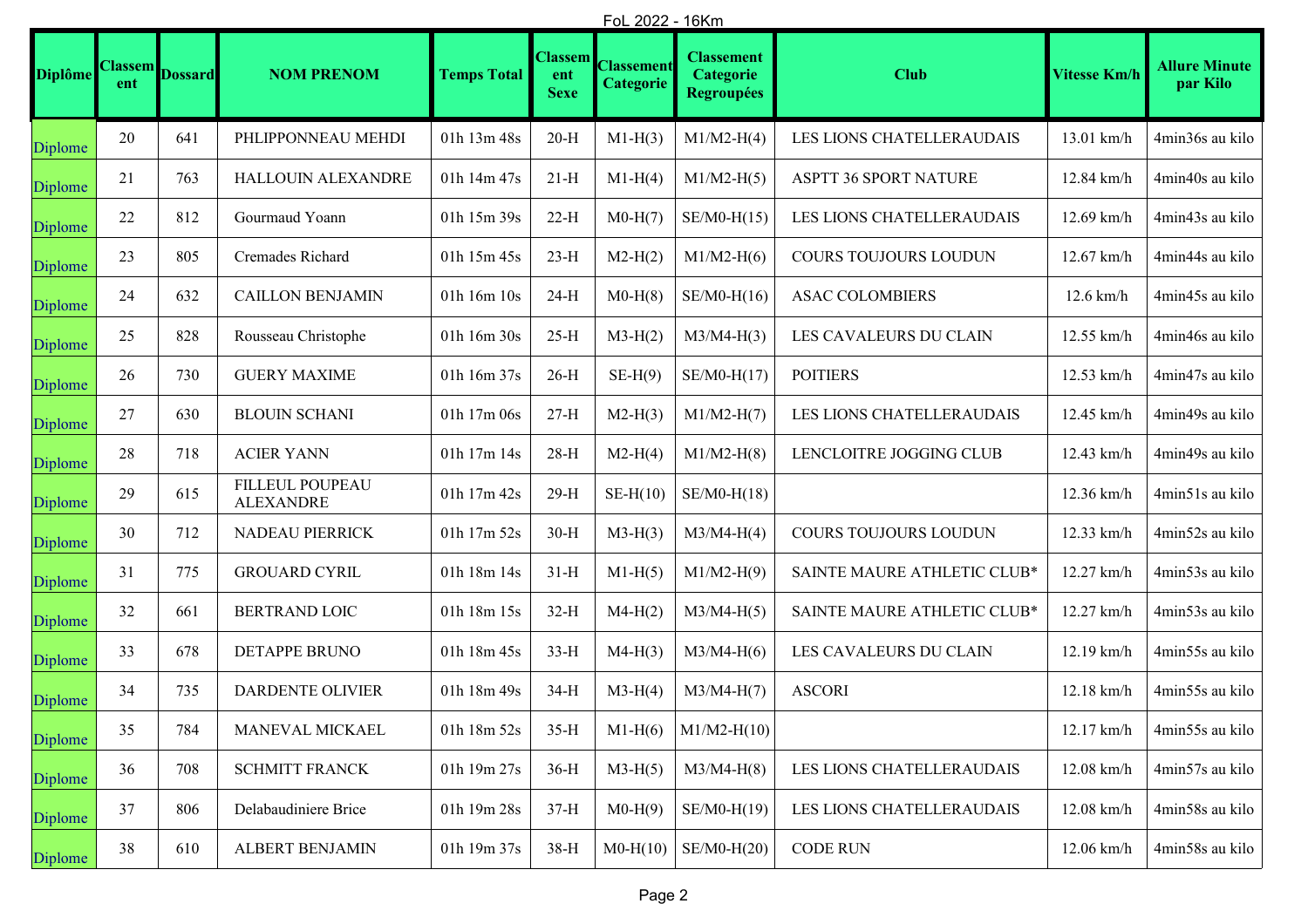|                | FoL 2022 - 16Km       |                |                                  |                    |                                      |                                       |                                                            |                                  |                   |                                  |
|----------------|-----------------------|----------------|----------------------------------|--------------------|--------------------------------------|---------------------------------------|------------------------------------------------------------|----------------------------------|-------------------|----------------------------------|
| <b>Diplôme</b> | <b>Classem</b><br>ent | <b>Dossard</b> | <b>NOM PRENOM</b>                | <b>Temps Total</b> | <b>Classem</b><br>ent<br><b>Sexe</b> | <b>Classement</b><br><b>Categorie</b> | <b>Classement</b><br><b>Categorie</b><br><b>Regroupées</b> | <b>Club</b>                      | Vitesse Km/h      | <b>Allure Minute</b><br>par Kilo |
| Diplome        | 39                    | 700            | <b>SIMON DAVID</b>               | 01h 19m 46s        | 39-H                                 | $M1-H(7)$                             | $M1/M2-H(11)$                                              | RUNNING CLUB ST MAIXENT          | 12.04 km/h        | 4min59s au kilo                  |
| Diplome        | 40                    | 855            | Breuzin Morgan                   | 01h 20m 01s        | $40-H$                               | $M0-H(11)$                            | $SE/M0-H(21)$                                              | <b>CA PICTAVE</b>                | $12 \text{ km/h}$ | 5min00s au kilo                  |
| Diplome        | 41                    | 601            | MARTINEAU ALEXANDRE              | 01h 20m 02s        | $41-H$                               | $M1-H(8)$                             | $M1/M2-H(12)$                                              | LES GARS Z ELLES FONTENOISES     | $12 \text{ km/h}$ | 5min00s au kilo                  |
| Diplome        | 42                    | 689            | VERNAULT CYRILL                  | 01h 20m 26s        | $42-H$                               | $M3-H(6)$                             | $M3/M4-H(9)$                                               |                                  | 11.94 km/h        | 5min01s au kilo                  |
| Diplome        | 43                    | 702            | <b>MARQUET NOEMIE</b>            | 01h 20m 26s        | $1-F$                                | $M0-F(1)$                             | $SE/M0-F(1)$                                               | LA FOULEE ROCHELAISE             | 11.94 km/h        | 5min01s au kilo                  |
| Diplome        | 44                    | 752            | <b>BAZANTE SEBASTIEN</b>         | 01h 20m 39s        | $43-H$                               | $M2-H(5)$                             | $M1/M2-H(13)$                                              | <b>CT LOUDUN</b>                 | $11.9$ km/h       | 5min02s au kilo                  |
| Diplome        | 45                    | 640            | PICHON CHRISTOPHE                | 01h 20m 56s        | 44-H                                 | $M3-H(7)$                             | $M3/M4-H(10)$                                              |                                  | $11.86$ km/h      | 5min03s au kilo                  |
| Diplome        | 46                    | 808            | Faulcon Benjamin                 | 01h 21m 20s        | $45-H$                               | $M0-H(12)$                            | $SE/M0-H(22)$                                              |                                  | $11.8$ km/h       | 5min05s au kilo                  |
| Diplome        | 47                    | 629            | <b>CHRISTIANY SOPHIE</b>         | 01h 21m 23s        | $2-F$                                | $M0-F(2)$                             | $SE/M0-F(2)$                                               | <b>CA PICTAVE</b>                | $11.8$ km/h       | 5min05s au kilo                  |
| Diplome        | 48                    | 780            | SEGOT-CHICQ JEAN-<br><b>MARC</b> | 01h 21m 36s        | $46-H$                               | $M4-H(4)$                             | $M3/M4-H(11)$                                              | LENCLOITRE JOGGING CLUB          | 11.76 km/h        | 5min06s au kilo                  |
| Diplome        | 49                    | 660            | DA SILVA RENE                    | 01h 21m 36s        | $47-H$                               | $M3-H(8)$                             | $M3/M4-H(12)$                                              | LES GALOPINS BAILLARGEOIS        | 11.76 km/h        | 5min06s au kilo                  |
| Diplome        | 50                    | 683            | <b>COINTE SYLVAIN</b>            | 01h 21m 54s        | 48-H                                 | $M4-H(5)$                             | $M3/M4-H(13)$                                              | <b>CA PICTAVE</b>                | 11.72 km/h        | 5min07s au kilo                  |
| Diplome        | 51                    | 815            | Le Sourne Sebastien              | 01h 22m 15s        | 49-H                                 | $M1-H(9)$                             | $M1/M2-H(14)$                                              |                                  | $11.67$ km/h      | 5min08s au kilo                  |
| Diplome        | 52                    | 634            | <b>BIDAUD MAXIME</b>             | 01h 22m 43s        | $50-H$                               | $SE-H(11)$                            | $SE/M0-H(23)$                                              | <b>ENTENTE POITIERS ATHLE 86</b> | 11.61 km/h        | 5min10s au kilo                  |
| Diplome        | 53                    | 621            | <b>MARTINEAU BORIS</b>           | 01h 22m 58s        | $51-H$                               | $M0-H(13)$                            | $SE/M0-H(24)$                                              |                                  | 11.57 km/h        | 5min11s au kilo                  |
| Diplome        | 54                    | 751            | LOULERGUE JUSTINE                | 01h 23m 01s        | $3-F$                                | $SE-F(1)$                             | $SE/M0-F(3)$                                               | ASPTT ORLEANS RUNNING            | 11.56 km/h        | 5min11s au kilo                  |
| Diplome        | 55                    | 624            | CHIRON CHRISTOPHE                | 01h 23m 05s        | $52-H$                               | $CA-H(1)$                             | $CA-H(1)$                                                  | <b>SHARKS TRI 79</b>             | 11.55 km/h        | 5min11s au kilo                  |
| Diplome        | 56                    | 827            | Roumegieras Matthieu             | 01h 23m 10s        | $53-H$                               | $SE-H(12)$                            | $SE/M0-H(25)$                                              | LES LIONS CHATELLERAUDAIS        | 11.54 km/h        | 5min11s au kilo                  |
| Diplome        | 57                    | 832            | <b>Bossard Arnaud</b>            | 01h 23m 15s        | 54-H                                 | $M1-H(10)$                            | $M1/M2-H(15)$                                              |                                  | $11.53$ km/h      | 5min12s au kilo                  |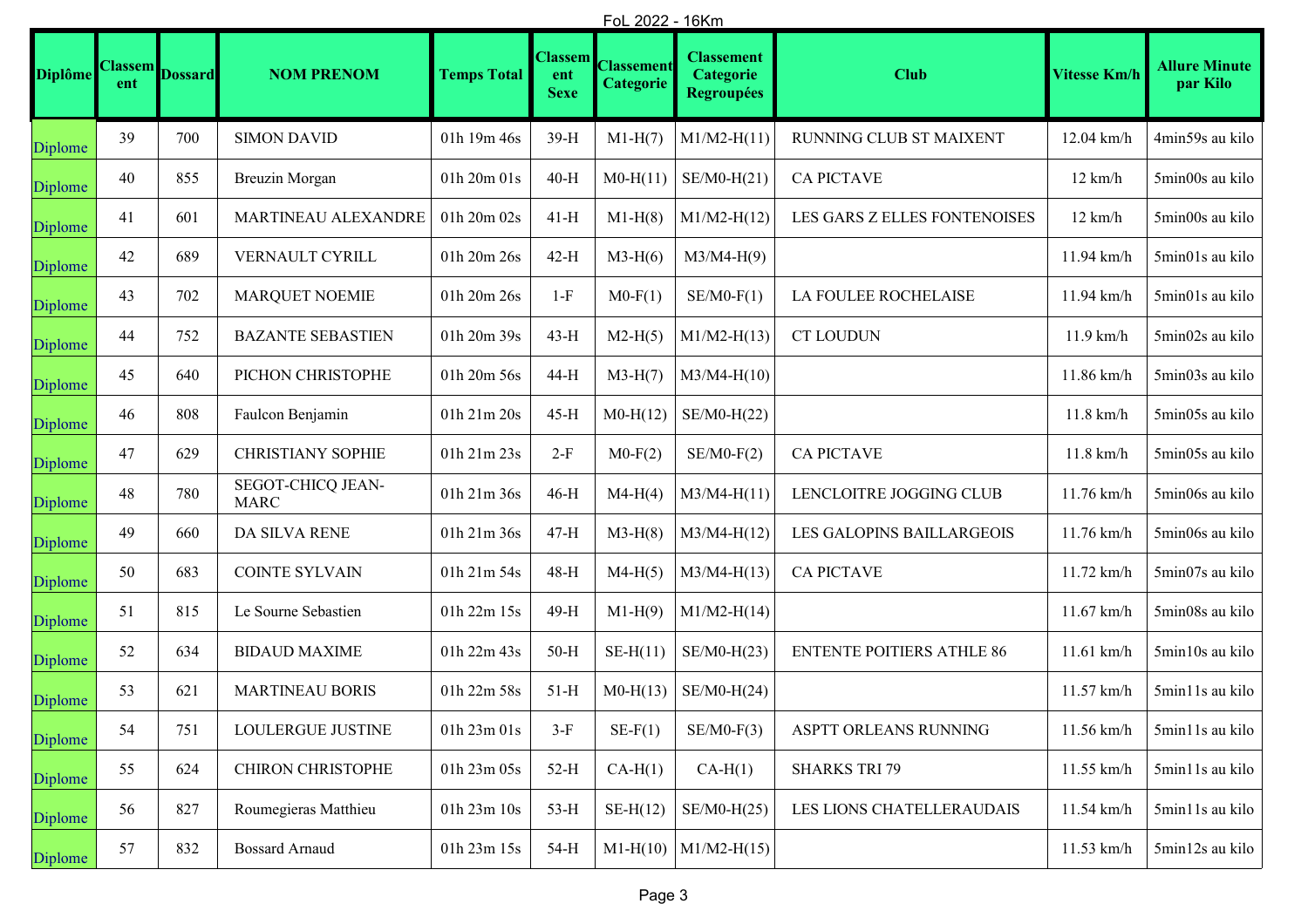|                | <u>FoL 2022 - 16Km</u> |                |                            |                    |                                      |                                |                                                            |                                                      |                     |                                  |
|----------------|------------------------|----------------|----------------------------|--------------------|--------------------------------------|--------------------------------|------------------------------------------------------------|------------------------------------------------------|---------------------|----------------------------------|
| <b>Diplôme</b> | <b>Classem</b><br>ent  | <b>Dossard</b> | <b>NOM PRENOM</b>          | <b>Temps Total</b> | <b>Classem</b><br>ent<br><b>Sexe</b> | <b>Classement</b><br>Categorie | <b>Classement</b><br><b>Categorie</b><br><b>Regroupées</b> | <b>Club</b>                                          | <b>Vitesse Km/h</b> | <b>Allure Minute</b><br>par Kilo |
| Diplome        | 58                     | 604            | CHOUTEAU JEROME            | 01h 23m 15s        | $55-H$                               | $M2-H(6)$                      | $M1/M2-H(16)$                                              | LES CAVALEURS DU CLAIN                               | 11.53 km/h          | 5min12s au kilo                  |
| Diplome        | 59                     | 672            | PENOT MICKAEL              | 01h 23m 20s        | 56-H                                 | $M2-H(7)$                      | $M1/M2-H(17)$                                              | COURT TOUJOURS LOUDUN                                | 11.52 km/h          | 5min12s au kilo                  |
| Diplome        | 60                     | 684            | <b>ROBIN DAVID</b>         | 01h 23m 34s        | $57-H$                               | $M2-H(8)$                      | $M1/M2-H(18)$                                              |                                                      | 11.49 km/h          | 5min13s au kilo                  |
| Diplome        | 61                     | 792            | <b>LEBOEUF PIERRE</b>      | 01h 23m 40s        | 58-H                                 | $M5-H(1)$                      | $M5/M6-H(1)$                                               | LE SOURIRE DE MARCIA                                 | 11.47 km/h          | 5min13s au kilo                  |
| Diplome        | 62                     | 691            | <b>BARDET STEPHANE</b>     | 01h 23m 53s        | 59-H                                 | $M0-H(14)$                     | $SE/M0-H(26)$                                              |                                                      | 11.44 km/h          | 5min14s au kilo                  |
| Diplome        | 63                     | 602            | RENAUDEAU NICOLAS          | 01h 23m 55s        | $60-H$                               | $M0-H(15)$                     | $SE/M0-H(27)$                                              |                                                      | 11.44 km/h          | 5min14s au kilo                  |
| Diplome        | 64                     | 774            | <b>CAREL JEAN FRANCOIS</b> | 01h 24m 03s        | $61-H$                               | $M2-H(9)$                      | $M1/M2-H(19)$                                              |                                                      | 11.42 km/h          | 5min15s au kilo                  |
| Diplome        | 65                     | 663            | <b>BONNAUDET NICOLAS</b>   | 01h 24m 06s        | $62-H$                               | $M1-H(11)$                     | $M1/M2-H(20)$                                              |                                                      | 11.41 km/h          | 5min15s au kilo                  |
| Diplome        | 66                     | 847            | Carneiro Nicolas           | 01h 24m 26s        | $63-H$                               | $M0-H(16)$                     | $SE/M0-H(28)$                                              |                                                      | 11.37 km/h          | 5min16s au kilo                  |
| Diplome        | 67                     | 783            | <b>MANEVAL VIRGINIE</b>    | 01h 24m 47s        | $4-F$                                | $M0-F(3)$                      | $SE/M0-F(4)$                                               | AS VOUILLE 86                                        | 11.32 km/h          | 5min17s au kilo                  |
| Diplome        | 68                     | 654            | <b>LAUNAY FREDERIC</b>     | 01h 24m 59s        | $64-H$                               | $M2-H(10)$                     | $M1/M2-H(21)$                                              |                                                      | $11.3$ km/h         | 5min18s au kilo                  |
| Diplome        | 69                     | 840            | Wallet Yannick             | 01h 25m 26s        | $65-H$                               | $M2-H(11)$                     | $M1/M2-H(22)$                                              | LES GALOPINS BAILLARGEOIS                            | 11.24 km/h          | 5min20s au kilo                  |
| Diplome        | 70                     | 711            | <b>CHAMPION FRANCOIS</b>   | 01h 25m 36s        | 66-H                                 | $M3-H(9)$                      | $M3/M4-H(14)$                                              | COURS TOUJOURS LOUDUN                                | 11.21 km/h          | 5min21s au kilo                  |
| Diplome        | 71                     | 692            | <b>BONNEAU PASCAL</b>      | 01h 25m 48s        | $67-H$                               | $M3-H(10)$                     | $M3/M4-H(15)$                                              | <b>RUN IN NIORT</b>                                  | 11.19 km/h          | 5min21s au kilo                  |
| Diplome        | $72\,$                 | 662            | FRECHET OLIVIER            | 01h 25m 58s        | 68-H                                 | $M4-H(6)$                      | $M3/M4-H(16)$                                              |                                                      | 11.17 km/h          | 5min22s au kilo                  |
| Diplome        | 73                     | 741            | DECHENE BENOIT             | 01h 26m 10s        | 69-H                                 | $SE-H(13)$                     | SE/M0-H(29)                                                | <b>TRIATHLON CLUB</b><br>CHATELLERAULT               | 11.14 km/h          | 5min23s au kilo                  |
| Diplome        | 74                     | 756            | DELABRUYERE DAVID          | 01h 26m 28s        | $70-H$                               |                                | $M3-H(11)$   $M3/M4-H(17)$                                 | ASPTT 36                                             | $11.1$ km/h         | 5min24s au kilo                  |
| Diplome        | 75                     | 770            | NICOLAS PHILIPPE           | 01h 26m 29s        | $71-H$                               | $M1-H(12)$                     | $M1/M2-H(23)$                                              |                                                      | $11.1$ km/h         | 5min24s au kilo                  |
| Diplome        | 76                     | 695            | <b>BRULON CHRISTELLE</b>   | 01h 26m 33s        | $5-F$                                | $M2-F(1)$                      | $M1/M2-F(1)$                                               | <b>ASPTT CHATEAUROUX 36</b><br>SECTION SPORTS NATURE | 11.09 km/h          | 5min24s au kilo                  |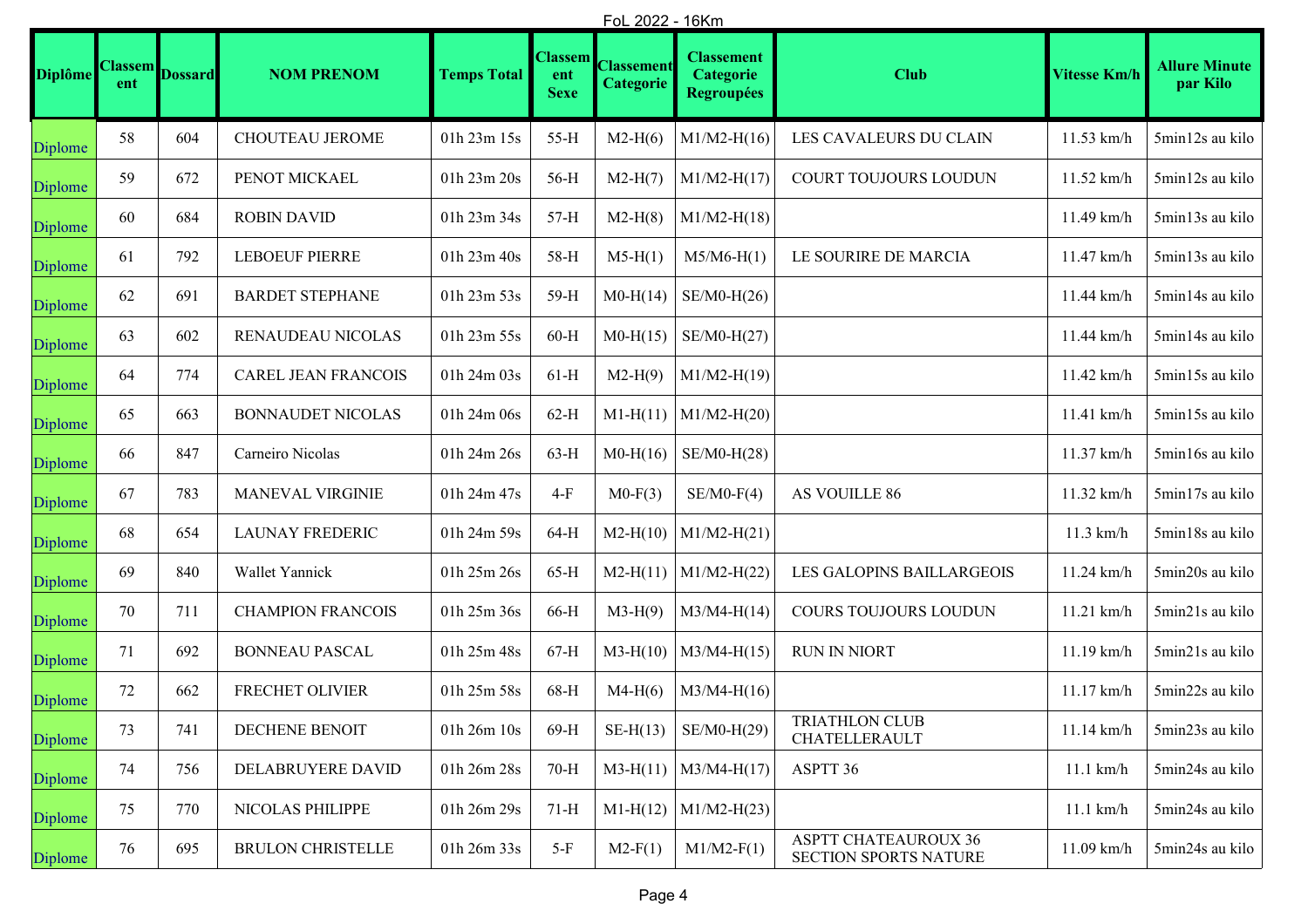|                | FoL 2022 - 16Km       |                |                          |                    |                                      |                                       |                                                            |                                        |                     |                                     |
|----------------|-----------------------|----------------|--------------------------|--------------------|--------------------------------------|---------------------------------------|------------------------------------------------------------|----------------------------------------|---------------------|-------------------------------------|
| <b>Diplôme</b> | <b>Classem</b><br>ent | <b>Dossard</b> | <b>NOM PRENOM</b>        | <b>Temps Total</b> | <b>Classem</b><br>ent<br><b>Sexe</b> | <b>Classement</b><br><b>Categorie</b> | <b>Classement</b><br><b>Categorie</b><br><b>Regroupées</b> | <b>Club</b>                            | <b>Vitesse Km/h</b> | <b>Allure Minute</b><br>par Kilo    |
| Diplome        | 77                    | 696            | <b>BRULON DAVID</b>      | 01h 26m 33s        | $72-H$                               | $M3-H(12)$                            | $M3/M4-H(18)$                                              | <b>ASPTT SPORT NATURE 36</b>           | 11.09 km/h          | 5min24s au kilo                     |
| Diplome        | 78                    | 841            | Echouard Jean-michel     | 01h 26m 42s        | $73-H$                               | $M2-H(12)$                            | $M1/M2-H(24)$                                              |                                        | $11.07$ km/h        | 5min25s au kilo                     |
| Diplome        | 79                    | 606            | <b>BOUCHER SEBASTIEN</b> | 01h 26m 53s        | 74-H                                 | $M2-H(13)$                            | $M1/M2-H(25)$                                              |                                        | $11.05$ km/h        | 5min25s au kilo                     |
| Diplome        | 80                    | 837            | Foucaud Jean Vincent     | 01h 26m 58s        | $75-H$                               | $M0-H(17)$                            | $SE/M0-H(30)$                                              | <b>TRIATHLON CLUB</b><br>CHATELLERAUL  | $11.04$ km/h        | 5min26s au kilo                     |
| Diplome        | 81                    | 803            | Billeau Barbara          | 01h 27m 11s        | $6-F$                                | $M0-F(4)$                             | $SE/M0-F(5)$                                               | LES LIONS CHATELLERAUDAIS              | $11.01$ km/h        | 5min26s au kilo                     |
| Diplome        | 82                    | 612            | <b>BEGENNE DAVID</b>     | 01h 27m 39s        | $76-H$                               | $M0-H(18)$                            | $SE/M0-H(31)$                                              |                                        | 10.95 km/h          | 5min28s au kilo                     |
| Diplome        | 83                    | 644            | <b>MARILLEAUD GAELLE</b> | 01h 27m 45s        | $7-F$                                | $M0-F(5)$                             | $SE/M0-F(6)$                                               | TRI SHARK TEAM                         | 10.94 km/h          | 5min29s au kilo                     |
| Diplome        | 84                    | 807            | Dupuis Lorine            | 01h 27m 51s        | $8-F$                                | $JU-F(1)$                             | $JU-F(1)$                                                  | STADE NIORTAIS TRIATHLON               | 10.93 km/h          | 5min29s au kilo                     |
| Diplome        | 85                    | 622            | <b>HOARAU FRANCIS</b>    | 01h 27m 55s        | $77-H$                               | $M3-H(13)$                            | $M3/M4-H(19)$                                              |                                        | 10.92 km/h          | 5min29s au kilo                     |
| Diplome        | 86                    | 668            | VINCENT GERARD           | 01h 27m 58s        | 78-H                                 | $M7-H(1)$                             | $M7/M8-H(1)$                                               | LES GAMBADEURS DE GIVRAY               | 10.91 km/h          | 5min29s au kilo                     |
| Diplome        | 87                    | 721            | MOUSSEAU DOMINIQUE       | 01h 28m 13s        | 79-H                                 | $M3-H(14)$                            | $M3/M4-H(20)$                                              | LES FOULEES LOUDUNAISES                | 10.88 km/h          | 5min30s au kilo                     |
| Diplome        | 88                    | 603            | NIBAUDEAU FREDERIC       | 01h 28m 25s        | $80-H$                               | $M3-H(15)$                            | $M3/M4-H(21)$                                              |                                        | 10.86 km/h          | 5min31s au kilo                     |
| Diplome        | 89                    | 842            | Girault Bernard          | 01h 28m 27s        | $81-H$                               | $M5-H(2)$                             | $M5/M6-H(2)$                                               | <b>ENTENTE POITIERS ATHLE 86</b>       | 10.85 km/h          | $5\mathrm{min}31\mathrm{s}$ au kilo |
| Diplome        | 90                    | 846            | <b>Betton Damien</b>     | 01h 28m 41s        | 82-H                                 | $M1-H(13)$                            | $M1/M2-H(26)$                                              |                                        | 10.83 km/h          | 5min32s au kilo                     |
| Diplome        | 91                    | 657            | <b>CHASSINT VALERIE</b>  | 01h 28m 50s        | $9-F$                                | $M3-F(1)$                             | $M3/M4-F(1)$                                               | <b>BALADINS DE JARDRES</b>             | $10.81$ km/h        | 5min33s au kilo                     |
| Diplome        | 92                    | 822            | Ouvrard Aurelien         | 01h 29m 06s        | 83-H                                 | $SE-H(14)$                            | $SE/M0-H(32)$                                              |                                        | 10.77 km/h          | 5min34s au kilo                     |
| Diplome        | 93                    | 665            | <b>LAZEYRAS NICOLAS</b>  | 01h 29m 10s        | 84-H                                 |                                       | $M3-H(16)$ M3/M4-H(22)                                     |                                        | 10.77 km/h          | 5min34s au kilo                     |
| Diplome        | 94                    | 819            | Marcelin Alain           | 01h 29m 10s        | 85-H                                 | $M2-H(14)$                            | $M1/M2-H(27)$                                              | <b>CA PICTAVE</b>                      | 10.77 km/h          | 5min34s au kilo                     |
| Diplome        | 95                    | 810            | Gachet Gregory           | 01h 29m 38s        | 86-H                                 | $M2-H(15)$                            | $M1/M2-H(28)$                                              | <b>TRIATHLON CLUB</b><br>CHATELLERAULT | 10.71 km/h          | 5min36s au kilo                     |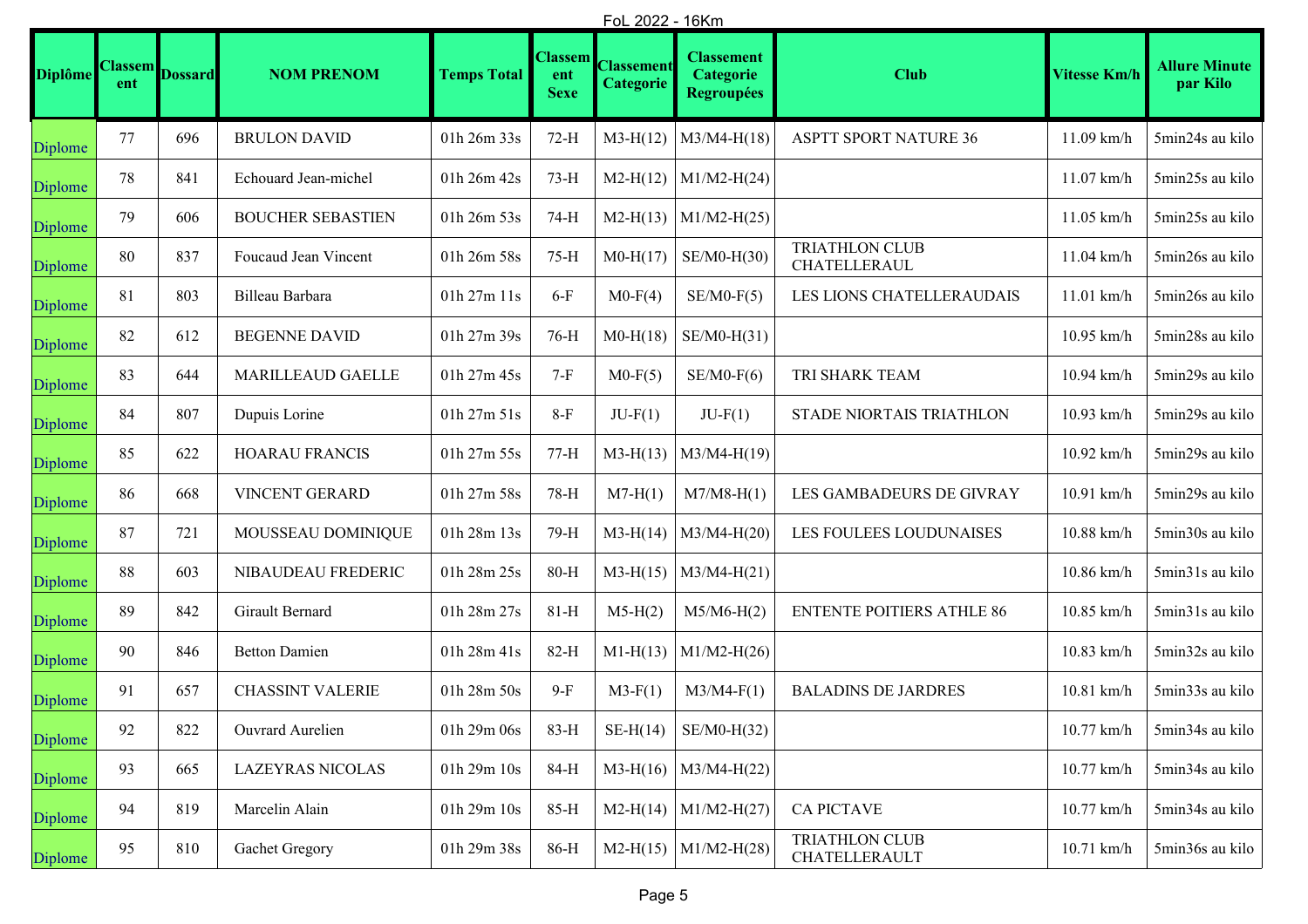|                | FoL 2022 - 16Km       |                |                                       |                    |                                      |                                       |                                                            |                              |                                 |                                  |
|----------------|-----------------------|----------------|---------------------------------------|--------------------|--------------------------------------|---------------------------------------|------------------------------------------------------------|------------------------------|---------------------------------|----------------------------------|
| <b>Diplôme</b> | <b>Classem</b><br>ent | <b>Dossard</b> | <b>NOM PRENOM</b>                     | <b>Temps Total</b> | <b>Classem</b><br>ent<br><b>Sexe</b> | <b>Classement</b><br><b>Categorie</b> | <b>Classement</b><br><b>Categorie</b><br><b>Regroupées</b> | <b>Club</b>                  | <b>Vitesse Km/h</b>             | <b>Allure Minute</b><br>par Kilo |
| Diplome        | 96                    | 843            | Lorioux Damien                        | 01h 29m 44s        | 87-H                                 | $M2-H(16)$                            | $M1/M2-H(29)$                                              |                              | $10.7$ km/h                     | 5min36s au kilo                  |
| Diplome        | 97                    | 625            | <b>COUSOT PATRICIA</b>                | 01h 29m 57s        | $10-F$                               | $M1-F(1)$                             | $M1/M2-F(2)$                                               | <b>LES GALOPINS DES BOIS</b> | 10.67 km/h                      | 5min37s au kilo                  |
| Diplome        | 98                    | 825            | Pineau Patrice                        | 01h 29m 57s        | 88-H                                 | $M3-H(17)$                            | $M3/M4-H(23)$                                              | <b>ANGA</b>                  | $10.67$ km/h                    | 5min37s au kilo                  |
| Diplome        | 99                    | 849            | Perche Alexandre                      | 01h 29m 58s        | 89-H                                 | $M1-H(14)$                            | $M1/M2-H(30)$                                              |                              | $10.67\ \mathrm{km}/\mathrm{h}$ | 5min37s au kilo                  |
| Diplome        | 100                   | 618            | <b>GREAULT JEAN LOUIS</b>             | 01h 30m 03s        | 90-H                                 | $M6-H(1)$                             | $M5/M6-H(3)$                                               | LES LENTS DU POITOU          | 10.66 km/h                      | 5min37s au kilo                  |
| Diplome        | 101                   | 739            | MENAND CHRISTOPHE                     | 01h 30m 11s        | $91-H$                               | $M3-H(18)$                            | $M3/M4-H(24)$                                              | <b>ASCORI</b>                | 10.64 km/h                      | 5min38s au kilo                  |
| Diplome        | 102                   | 652            | LAFFORT CYRIL                         | 01h 30m 31s        | 92-H                                 | $M2-H(17)$                            | $M1/M2-H(31)$                                              |                              | 10.61 km/h                      | 5min39s au kilo                  |
| Diplome        | 103                   | 854            | Berthelot Xavier                      | 01h 30m 32s        | 93-H                                 |                                       | $M1-H(15)$ M1/M2-H(32)                                     |                              | $10.6$ km/h                     | 5min39s au kilo                  |
| Diplome        | 104                   | 637            | DU ROSIER EMMANUEL                    | 01h 30m 50s        | 94-H                                 | $M3-H(19)$                            | $M3/M4-H(25)$                                              |                              | 10.57 km/h                      | 5min40s au kilo                  |
| Diplome        | 105                   | 659            | <b>BOUCHER JEROME</b>                 | 01h 31m 15s        | 95-H                                 | $M2-H(18)$                            | $M1/M2-H(33)$                                              | LES RUNNEURS DES VIGNES      | 10.52 km/h                      | 5min42s au kilo                  |
| Diplome        | 106                   | 605            | <b>LAVILLE SYLVAIN</b>                | 01h 31m 31s        | 96-H                                 | $M0-H(19)$                            | $SE/M0-H(33)$                                              |                              | 10.49 km/h                      | 5min43s au kilo                  |
| Diplome        | 107                   | 760            | <b>LAMOUCHE JULIEN</b>                | 01h 31m 48s        | 97-H                                 | $M1-H(16)$                            | $M1/M2-H(34)$                                              |                              | 10.46 km/h                      | 5min44s au kilo                  |
| Diplome        | 108                   | 614            | <b>BENNEVAULT</b><br><b>ANGELIQUE</b> | 01h 31m 55s        | $11-F$                               | $M1-F(2)$                             | $M1/M2-F(3)$                                               | LES TROTTEURS DU PINAIL      | 10.44 km/h                      | 5min44s au kilo                  |
| Diplome        | 109                   | 853            | Chaigneau Eric                        | 01h 32m 00s        | 98-H                                 | $M5-H(3)$                             | $M5/M6-H(4)$                                               | LES GAZELLES ANTRAN          | 10.43 km/h                      | 5min45s au kilo                  |
| Diplome        | 110                   | 727            | NONET LAURENT                         | 01h 32m 22s        | 99-H                                 | $M2-H(19)$                            | $M1/M2-H(35)$                                              |                              | 10.39 km/h                      | 5min46s au kilo                  |
| Diplome        | 111                   | 799            | <b>BOURDICHON FRANCOIS</b>            | 01h 32m 47s        | $100-H$                              |                                       | $M2-H(20)$ M1/M2-H(36)                                     |                              | 10.35 km/h                      | 5min47s au kilo                  |
| Diplome        | 112                   | 626            | <b>MASSE BENOIT</b>                   | 01h 32m 53s        | $101-H$                              |                                       | $M1-H(17)$   M1/M2-H(37)                                   | LES GALOPINS DES BOIS        | 10.34 km/h                      | 5min48s au kilo                  |
| Diplome        | 113                   | 697            | <b>SAILLIER VINCENT</b>               | 01h 33m 03s        | $102-H$                              | $M3-H(20)$                            | $M3/M4-H(26)$                                              |                              | 10.32 km/h                      | 5min48s au kilo                  |
| Diplome        | 114                   | 646            | <b>SIRON MARIE</b>                    | 01h 33m 19s        | $12-F$                               | $M3-F(2)$                             | $M3/M4-F(2)$                                               | AUTOURDUTRAIL                | 10.29 km/h                      | 5min49s au kilo                  |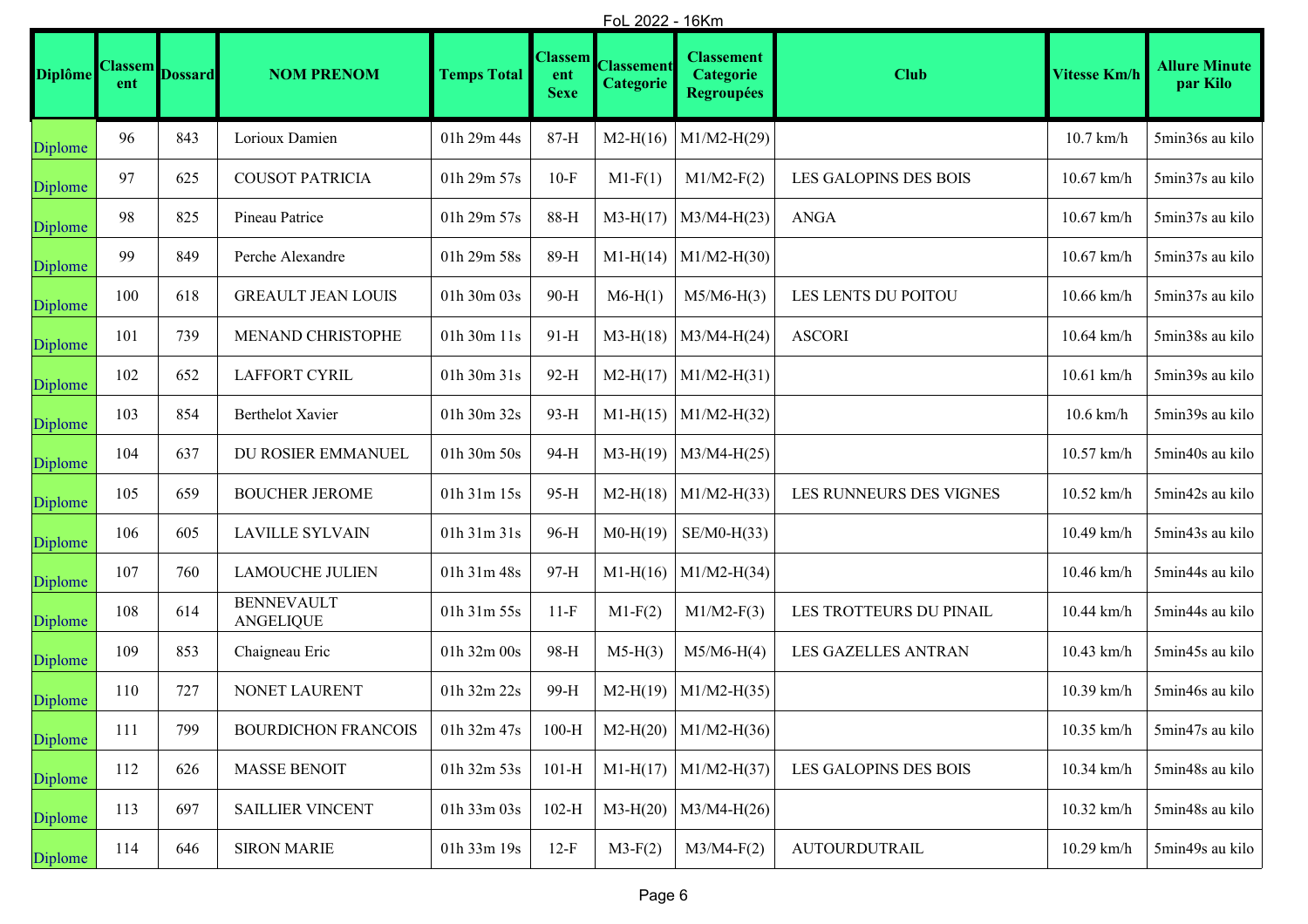|                | FoL 2022 - 16Km |                        |                           |                    |                                      |                                       |                                                            |                                                    |                     |                                  |
|----------------|-----------------|------------------------|---------------------------|--------------------|--------------------------------------|---------------------------------------|------------------------------------------------------------|----------------------------------------------------|---------------------|----------------------------------|
| <b>Diplôme</b> | ent             | <b>Classem</b> Dossard | <b>NOM PRENOM</b>         | <b>Temps Total</b> | <b>Classem</b><br>ent<br><b>Sexe</b> | <b>Classement</b><br><b>Categorie</b> | <b>Classement</b><br><b>Categorie</b><br><b>Regroupées</b> | <b>Club</b>                                        | <b>Vitesse Km/h</b> | <b>Allure Minute</b><br>par Kilo |
| Diplome        | 115             | 680                    | ALLAH-RABAYE FREDDY       | 01h 33m 23s        | $103-H$                              | $M1-H(18)$                            | $M1/M2-H(38)$                                              | <b>COURIR A COULOMBIERS</b>                        | $10.28$ km/h        | 5min50s au kilo                  |
| Diplome        | 116             | 839                    | Lambert Valentin          | 01h 33m 28s        | $104-H$                              | $ES-H(1)$                             | $ES-H(1)$                                                  | LENCLOITRE JOGGING CLUB                            | 10.27 km/h          | 5min50s au kilo                  |
| Diplome        | 117             | 817                    | Mainville Marcel          | 01h 33m 32s        | $105-H$                              | $M5-H(4)$                             | $M5/M6-H(5)$                                               | FOXTRAIL BOUZONVILLE 57320                         | $10.26$ km/h        | 5min50s au kilo                  |
| Diplome        | 118             | 762                    | PROUST BERNARD            | 01h 33m 46s        | $106-H$                              | $M5-H(5)$                             | $M5/M6-H(6)$                                               |                                                    | $10.24$ km/h        | 5min51s au kilo                  |
| Diplome        | 119             | 710                    | <b>COUSINOT ROMUALD</b>   | 01h 33m 50s        | $107-H$                              | $M1-H(19)$                            | $M1/M2-H(39)$                                              | ASPTT TOURS RUNNING                                | $10.23$ km/h        | 5min51s au kilo                  |
| Diplome        | 120             | 647                    | <b>HURON PIERRE</b>       | 01h 34m 07s        | $108-H$                              | $M6-H(2)$                             | $M5/M6-H(7)$                                               | <b>ENTENTE POITIERS ATHLE 86</b>                   | $10.2$ km/h         | 5min52s au kilo                  |
| Diplome        | 121             | 753                    | <b>BOULAY DAVID</b>       | 01h 34m 16s        | $109-H$                              | $M3-H(21)$                            | $M3/M4-H(27)$                                              | <b>ASPTT SPORT NATURE</b><br><b>CHATEAUROUX 36</b> | $10.18$ km/h        | 5min53s au kilo                  |
| Diplome        | 122             | 779                    | NEDELEC JEAN-MATHIEU      | 01h 34m 29s        | $110-H$                              | $M5-H(6)$                             | $M5/M6-H(8)$                                               | COURIR DANS CHATELLERAULT                          | 10.16 km/h          | 5min54s au kilo                  |
| Diplome        | 123             | 778                    | <b>CHEMINADE MAGALI</b>   | 01h 34m 40s        | $13-F$                               | $M2-F(2)$                             | $M1/M2-F(4)$                                               | LES CAVALEURS DU CLAIN                             | $10.14$ km/h        | 5min55s au kilo                  |
| Diplome        | 124             | 838                    | Dos Santos John           | 01h 35m 00s        | $111-H$                              | $M0-H(20)$                            | $SE/M0-H(34)$                                              | LENCLOITRE JOGGING CLUB                            | $10.11$ km/h        | 5min56s au kilo                  |
| Diplome        | 125             | 648                    | POIRIER CHRISTOPHE        | 01h 35m 00s        | $112-H$                              | $M2-H(21)$                            | $M1/M2-H(40)$                                              | S/L ATHLETIC CLUB ANGERIEN                         | $10.11$ km/h        | 5min56s au kilo                  |
| Diplome        | 126             | 649                    | <b>LAYET LYDIANE</b>      | 01h 35m 09s        | $14-F$                               | $M3-F(3)$                             | $M3/M4-F(3)$                                               | <b>ENTENTE POITIERS ATHLE 86</b>                   | $10.09$ km/h        | 5min56s au kilo                  |
| Diplome        | 127             | 669                    | ROUILLE VALENTIN          | 01h 35m 28s        | $113-H$                              | $SE-H(15)$                            | $SE/M0-H(35)$                                              |                                                    | $10.06$ km/h        | 5min58s au kilo                  |
| Diplome        | 128             | 642                    | <b>SAVIGNY JANICK</b>     | 01h 35m 50s        | $114-H$                              | $M5-H(7)$                             | $M5/M6-H(9)$                                               |                                                    | $10.02$ km/h        | 5min59s au kilo                  |
| Diplome        | 129             | 835                    | Dos Santos Sophie         | 01h 35m 52s        | $15-F$                               | $M0-F(6)$                             | $SE/M0-F(7)$                                               | LENCLOITRE JOGGING CLUB                            | $10.01$ km/h        | 5min59s au kilo                  |
| Diplome        | 130             | 745                    | <b>LAMBERT PETER</b>      | 01h 35m 53s        | $115-H$                              | $SE-H(16)$                            | $SE/M0-H(36)$                                              |                                                    | $10.01$ km/h        | 5min59s au kilo                  |
| Diplome        | 131             | 797                    | <b>BOISSIERE SAMUEL</b>   | 01h 35m 57s        | $116-H$                              | $M2-H(22)$                            | $M1/M2-H(41)$                                              |                                                    | $10.01$ km/h        | 5min59s au kilo                  |
| Diplome        | 132             | 771                    | <b>CHEVALET SEBASTIEN</b> | 01h 36m 04s        | $117-H$                              | $M2-H(23)$                            | $M1/M2-H(42)$                                              | LES LIONS CHATELLERAUDAIS                          | 9.99 km/h           | 6min00s au kilo                  |
| Diplome        | 133             | 757                    | <b>BODIN JEAN NOEL</b>    | 01h 36m 16s        | $118-H$                              | $M3-H(22)$                            | $M3/M4-H(28)$                                              | LES RUNNEURS DES VIGNES                            | 9.97 km/h           | 6min01s au kilo                  |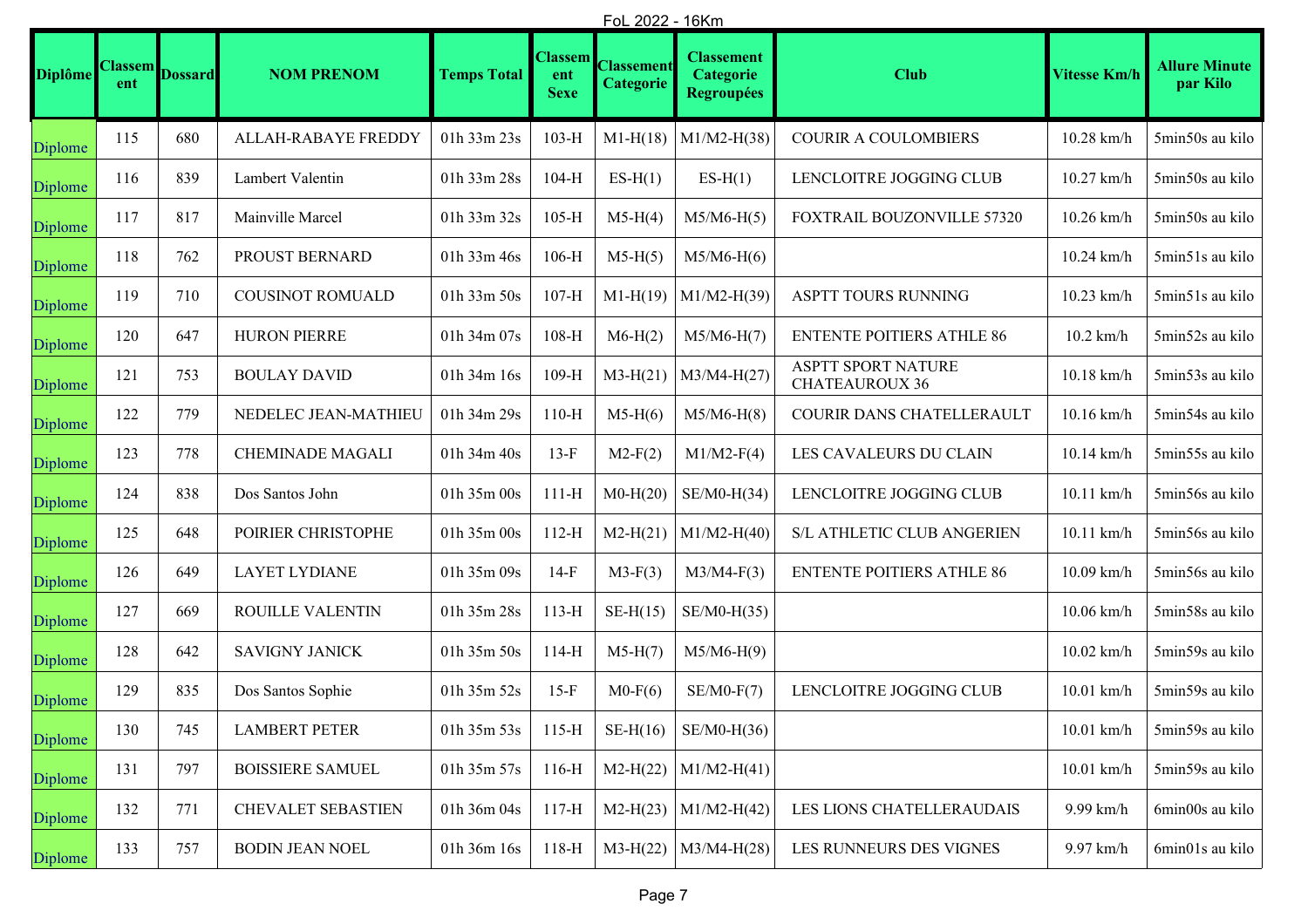|                | FoL 2022 - 16Km |                        |                             |                    |                                      |                                |                                                            |                                  |                     |                                  |
|----------------|-----------------|------------------------|-----------------------------|--------------------|--------------------------------------|--------------------------------|------------------------------------------------------------|----------------------------------|---------------------|----------------------------------|
| <b>Diplôme</b> | ent             | <b>Classem</b> Dossard | <b>NOM PRENOM</b>           | <b>Temps Total</b> | <b>Classem</b><br>ent<br><b>Sexe</b> | <b>Classement</b><br>Categorie | <b>Classement</b><br><b>Categorie</b><br><b>Regroupées</b> | <b>Club</b>                      | <b>Vitesse Km/h</b> | <b>Allure Minute</b><br>par Kilo |
| Diplome        | 134             | 814                    | Jolivet Eric                | 01h 36m 23s        | $119-H$                              | $M3-H(23)$                     | $M3/M4-H(29)$                                              | LES PTITS MOTEURS                | 9.96 km/h           | 6min01s au kilo                  |
| Diplome        | 135             | 733                    | <b>GOUIN LAURENT</b>        | 01h 36m 39s        | $120-H$                              | $M3-H(24)$                     | $M3/M4-H(30)$                                              | <b>ASCORI</b>                    | 9.93 km/h           | 6min02s au kilo                  |
| Diplome        | 136             | 638                    | <b>OGIER CHRISTOPHE</b>     | 01h 36m 42s        | $121-H$                              | $M2-H(24)$                     | $M1/M2-H(43)$                                              |                                  | 9.93 km/h           | 6min02s au kilo                  |
| Diplome        | 137             | 852                    | Auzenet Emmanuel            | 01h 36m 42s        | $122-H$                              | $M1-H(20)$                     | $M1/M2-H(44)$                                              |                                  | 9.93 km/h           | 6min02s au kilo                  |
| Diplome        | 138             | 707                    | <b>MILLION FRANCK</b>       | 01h 36m 57s        | $123-H$                              | $M4-H(7)$                      | $M3/M4-H(31)$                                              | COURIR DANS CHATELLERAULT        | $9.9$ km/h          | 6min03s au kilo                  |
| Diplome        | 139             | 627                    | <b>BOSSARD JEAN JACQUES</b> | 01h 37m 05s        | $124-H$                              | $M4-H(8)$                      | $M3/M4-H(32)$                                              |                                  | 9.89 km/h           | 6min04s au kilo                  |
| Diplome        | 140             | 671                    | MARCADIER STEPHAN           | 01h 37m 15s        | $125-H$                              | $M3-H(25)$                     | $M3/M4-H(33)$                                              | <b>ENTENTE POITIERS ATHLE 86</b> | 9.87 km/h           | 6min04s au kilo                  |
| Diplome        | 141             | 656                    | <b>BERNIER MICHEL</b>       | 01h 37m 23s        | $126-H$                              | $M2-H(25)$                     | $M1/M2-H(45)$                                              | LENCLOITRE JC86                  | 9.86 km/h           | 6min05s au kilo                  |
| Diplome        | 142             | 628                    | LECLERE JULIE               | 01h 37m 44s        | $16-F$                               | $SE-F(2)$                      | $SE/M0-F(8)$                                               |                                  | $9.82$ km/h         | 6min06s au kilo                  |
| Diplome        | 143             | 755                    | <b>DAMANGE FLORIAN</b>      | 01h 37m 53s        | $127-H$                              | $M2-H(26)$                     | $M1/M2-H(46)$                                              | LES GAZELLES ANTRAN              | 9.81 km/h           | 6min07s au kilo                  |
| Diplome        | 144             | 796                    | THIAUDIERE VALENTIN         | 01h 37m 58s        | $128-H$                              | $SE-H(17)$                     | $SE/M0-H(37)$                                              |                                  | $9.8$ km/h          | 6min07s au kilo                  |
| Diplome        | 145             | 795                    | <b>JACQUET BENOIT</b>       | 01h 38m 00s        | $129-H$                              | $M1-H(21)$                     | $M1/M2-H(47)$                                              | FOULEES DOUCES MONTAMISE         | $9.8$ km/h          | 6min07s au kilo                  |
| Diplome        | 146             | 681                    | <b>FOURRE JEROME</b>        | 01h 38m 01s        | $130-H$                              | $M3-H(26)$                     | $M3/M4-H(34)$                                              | <b>COURIR A COULOMBIERS</b>      | 9.79 km/h           | 6min07s au kilo                  |
| Diplome        | 147             | 830                    | Sellier Franck              | 01h 38m 13s        | $131-H$                              | $M2-H(27)$                     | $M1/M2-H(48)$                                              |                                  | 9.77 km/h           | 6min08s au kilo                  |
| Diplome        | 148             | 743                    | CATREVAUX BENJAMIN          | 01h 38m 18s        | $132-H$                              | $M1-H(22)$                     | $M1/M2-H(49)$                                              | <b>LA PETITE FAMILLE</b>         | 9.77 km/h           | 6min08s au kilo                  |
| Diplome        | 149             | 789                    | <b>JUTANT BAPTISTE</b>      | 01h 38m 25s        | $133-H$                              |                                | M1-H(23)   M1/M2-H(50)                                     |                                  | 9.75 km/h           | 6min09s au kilo                  |
| Diplome        | 150             | 715                    | PREAU VERONIQUE             | 01h 38m 27s        | $17-F$                               | $M4-F(1)$                      | $M3/M4-F(4)$                                               | COURIR DANS CHATELLERAULT        | 9.75 km/h           | 6min09s au kilo                  |
| Diplome        | 151             | 639                    | PICHON LYDIE                | 01h 38m 30s        | $18-F$                               | $M3-F(4)$                      | $M3/M4-F(5)$                                               |                                  | 9.75 km/h           | 6min09s au kilo                  |
| Diplome        | 152             | 776                    | RIVIERE SEBASTIEN           | 01h 38m 35s        | $134-H$                              | $M1-H(24)$                     | $M1/M2-H(51)$                                              | LES GAZELLES ANTRAN              | 9.74 km/h           | 6min09s au kilo                  |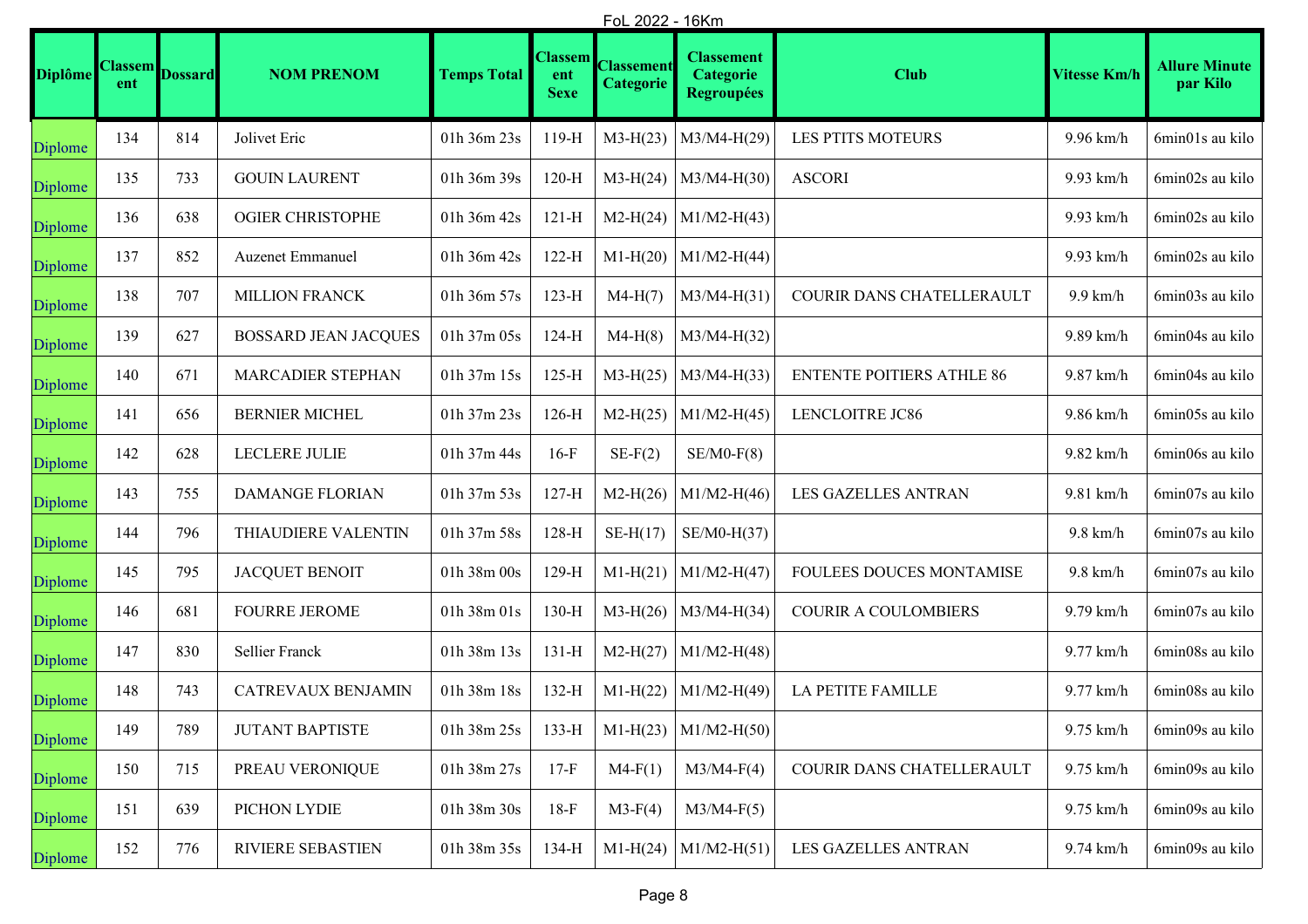|                | FoL 2022 - 16Km       |                |                                         |                    |                                      |                                       |                                                            |                                          |                     |                                  |
|----------------|-----------------------|----------------|-----------------------------------------|--------------------|--------------------------------------|---------------------------------------|------------------------------------------------------------|------------------------------------------|---------------------|----------------------------------|
| <b>Diplôme</b> | <b>Classem</b><br>ent | <b>Dossard</b> | <b>NOM PRENOM</b>                       | <b>Temps Total</b> | <b>Classem</b><br>ent<br><b>Sexe</b> | <b>Classement</b><br><b>Categorie</b> | <b>Classement</b><br><b>Categorie</b><br><b>Regroupées</b> | <b>Club</b>                              | <b>Vitesse Km/h</b> | <b>Allure Minute</b><br>par Kilo |
| Diplome        | 153                   | 673            | <b>RIVIERE DAMIEN</b>                   | 01h 38m 35s        | $135-H$                              | $SE-H(18)$                            | $SE/M0-H(38)$                                              |                                          | 9.74 km/h           | 6min09s au kilo                  |
| Diplome        | 154                   | 617            | <b>SEGUI CHRISTIAN</b>                  | 01h 38m 36s        | $136-H$                              | $M7-H(2)$                             | $M7/M8-H(2)$                                               | LES LENTS DU POITOU                      | 9.74 km/h           | 6min09s au kilo                  |
| Diplome        | 155                   | 750            | <b>LAMBERT EMMANUEL</b>                 | 01h 38m 38s        | $137-H$                              | $M3-H(27)$                            | $M3/M4-H(35)$                                              | LENCLOITRE JOGGING CLUB                  | 9.73 km/h           | 6min09s au kilo                  |
| Diplome        | 156                   | 740            | <b>FAVREAU JEAN-</b><br><b>FRANCOIS</b> | 01h 38m 40s        | $138-H$                              | $M5-H(8)$                             | $M5/M6-H(10)$                                              | <b>ASCORI</b>                            | $9.73$ km/h         | 6min10s au kilo                  |
| Diplome        | 157                   | 749            | <b>DESPUJOLS FABIEN</b>                 | 01h 39m 25s        | $139-H$                              | $M1-H(25)$                            | $M1/M2-H(52)$                                              | LES LIONS CHATELLERAUDAIS                | $9.66$ km/h         | 6min12s au kilo                  |
| Diplome        | 158                   | 688            | <b>EVEN BERTRAND</b>                    | 01h 39m 26s        | $140-H$                              | $M1-H(26)$                            | $M1/M2-H(53)$                                              |                                          | $9.65$ km/h         | 6min12s au kilo                  |
| Diplome        | 159                   | 754            | <b>DAMANGE ANNE</b>                     | 01h 40m 25s        | $19-F$                               | $M2-F(3)$                             | $M1/M2-F(5)$                                               | LES GAZELLES ANTRAN                      | 9.56 km/h           | 6min16s au kilo                  |
| Diplome        | 160                   | 613            | BENNEVAULT DAVID                        | 01h 40m 35s        | 141-H                                | $M2-H(28)$                            | $M1/M2-H(54)$                                              | LES TROTTEURS DU PINAIL                  | 9.54 km/h           | 6min17s au kilo                  |
| Diplome        | 161                   | 682            | <b>COINTE FLORENCE</b>                  | 01h 40m 37s        | $20-F$                               | $M4-F(2)$                             | $M3/M4-F(6)$                                               | FOULEES DOUCES MONTAMISE                 | 9.54 km/h           | 6min17s au kilo                  |
| Diplome        | 162                   | 788            | <b>GERVAIS CHRISTOPHE</b>               | 01h 40m 50s        | $142-H$                              | $M4-H(9)$                             | $M3/M4-H(36)$                                              | LES CAVALEURS DU CLAIN                   | $9.52$ km/h         | 6min18s au kilo                  |
| Diplome        | 163                   | 801            | Archambeault Ludovic                    | 01h 41m 00s        | $143-H$                              | $M1-H(27)$                            | $M1/M2-H(55)$                                              | POITIERS COURSE ORIENTATION              | $9.5$ km/h          | 6min18s au kilo                  |
| Diplome        | 164                   | 676            | <b>BROUSSE ISABELLE</b>                 | 01h 41m 00s        | $21-F$                               | $M2-F(4)$                             | $M1/M2-F(6)$                                               | POITIERS COURSE ORIENTATION              | $9.5$ km/h          | 6min18s au kilo                  |
| Diplome        | 165                   | 636            | MERIGOUT FLORIAN                        | 01h 41m 09s        | $144-H$                              | $M0-H(21)$                            | SE/M0-H(39)                                                |                                          | 9.49 km/h           | 6min19s au kilo                  |
| Diplome        | 166                   | 793            | <b>BONSENS ROSELYNE</b>                 | 01h 41m 13s        | $22-F$                               | $M2-F(5)$                             | $M1/M2-F(7)$                                               | ASSOCIATION COUREURS DE<br><b>LOCHES</b> | 9.48 km/h           | 6min19s au kilo                  |
| Diplome        | 167                   | 794            | <b>BONSENS LAURENT</b>                  | 01h 41m 20s        | $145-H$                              | $M3-H(28)$                            | $M3/M4-H(37)$                                              | ASSOCIATION COUREURS DE<br><b>LOCHES</b> | 9.47 km/h           | 6min20s au kilo                  |
| Diplome        | 168                   | 836            | Allamigeon Sarah                        | 01h 41m 21s        | $23-F$                               | $M0-F(7)$                             | $SE/M0-F(9)$                                               |                                          | 9.47 km/h           | 6min20s au kilo                  |
| Diplome        | 169                   | 633            | <b>SEILLIER CAROLE</b>                  | 01h 41m 24s        | $24-F$                               | $M3-F(5)$                             | $M3/M4-F(7)$                                               | LES CAVALEURS DU CLAIN                   | 9.47 km/h           | 6min20s au kilo                  |
| Diplome        | 170                   | 611            | <b>BOUHET JOEL</b>                      | 01h 41m 24s        | $146-H$                              | $M7-H(3)$                             | $M7/M8-H(3)$                                               | <b>LES FONDUS</b>                        | 9.47 km/h           | 6min20s au kilo                  |
| Diplome        | 171                   | 785            | <b>BAUDET CHRISTOPHE</b>                | 01h 41m 39s        | 147-H                                | $M4-H(10)$                            | $M3/M4-H(38)$                                              |                                          | 9.44 km/h           | 6min21s au kilo                  |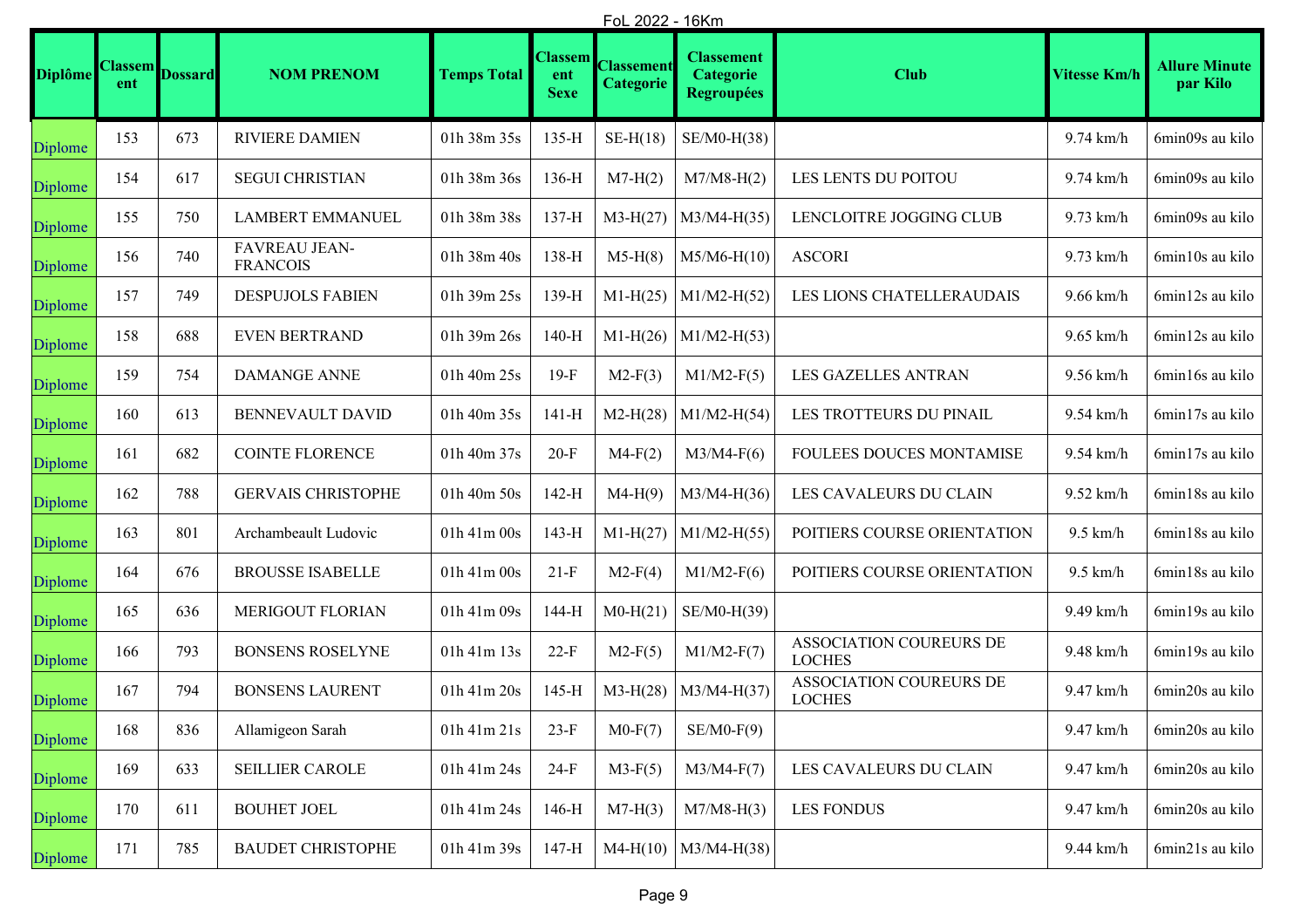|                | FoL 2022 - 16Km       |                |                          |                    |                                      |                         |                                                            |                            |                     |                                  |
|----------------|-----------------------|----------------|--------------------------|--------------------|--------------------------------------|-------------------------|------------------------------------------------------------|----------------------------|---------------------|----------------------------------|
| <b>Diplôme</b> | <b>Classem</b><br>ent | <b>Dossard</b> | <b>NOM PRENOM</b>        | <b>Temps Total</b> | <b>Classem</b><br>ent<br><b>Sexe</b> | Classement<br>Categorie | <b>Classement</b><br><b>Categorie</b><br><b>Regroupées</b> | <b>Club</b>                | <b>Vitesse Km/h</b> | <b>Allure Minute</b><br>par Kilo |
| Diplome        | 172                   | 802            | <b>Baudoin Margot</b>    | $01h$ $41m$ $44s$  | $25-F$                               | $SE-F(3)$               | $SE/M0-F(10)$                                              |                            | 9.44 km/h           | 6min21s au kilo                  |
| Diplome        | 173                   | 731            | <b>JEANNEAU PATRICE</b>  | 01h 42m 05s        | 148-H                                | $M5-H(9)$               | $M5/M6-H(11)$                                              | <b>CODE RUN</b>            | $9.4$ km/h          | 6min22s au kilo                  |
| Diplome        | 174                   | 701            | <b>MARTINS GAETAN</b>    | 01h 42m 09s        | 149-H                                | $M0-H(22)$              | $SE/M0-H(40)$                                              |                            | $9.4$ km/h          | 6min23s au kilo                  |
| Diplome        | 175                   | 723            | <b>WAINE FRANCINE</b>    | 01h 42m 22s        | $26-F$                               | $M4-F(3)$               | $M3/M4-F(8)$                                               |                            | 9.38 km/h           | 6min23s au kilo                  |
| Diplome        | 176                   | 798            | BRUNEAU SUZANNE          | 01h 42m 28s        | $27-F$                               | $M7-F(1)$               | $M7/M8-F(1)$                                               | S/L US ST-PIERRE-DES-CORPS | 9.37 km/h           | 6min24s au kilo                  |
| Diplome        | 177                   | 645            | RIPOCHE CHRISTOPHE       | 01h 42m 35s        | $150-H$                              | $M3-H(29)$              | M3/M4-H(39)                                                |                            | 9.36 km/h           | 6min24s au kilo                  |
| Diplome        | 178                   | 704            | <b>FOURNIER JACQUES</b>  | 01h 42m 47s        | $151-H$                              | $M7-H(4)$               | $M7/M8-H(4)$                                               | LES RUNNEURS DES VIGNES    | 9.34 km/h           | 6min25s au kilo                  |
| Diplome        | 179                   | 713            | THOMASSON CATHY          | 01h 42m 47s        | $28-F$                               | $M2-F(6)$               | $M1/M2-F(8)$                                               | LES CAVALEURS DU CLAIN     | 9.34 km/h           | 6min25s au kilo                  |
| Diplome        | 180                   | 821            | Mergault Stephanie       | 01h 43m 01s        | $29-F$                               | $M3-F(6)$               | $M3/M4-F(9)$                                               | <b>BALADINS DE JARDRES</b> | 9.32 km/h           | 6min26s au kilo                  |
| Diplome        | 181                   | 655            | <b>DUPOUY ADRIEN</b>     | 01h 43m 28s        | $152-H$                              | $M0-H(23)$              | $SE/M0-H(41)$                                              |                            | $9.28$ km/h         | 6min28s au kilo                  |
| Diplome        | 182                   | 620            | <b>CATREVAUX SIMON</b>   | 01h 43m 30s        | $153-H$                              | $M0-H(24)$              | $SE/M0-H(42)$                                              |                            | $9.28$ km/h         | 6min28s au kilo                  |
| Diplome        | 183                   | 643            | <b>JUSSIAME LAETITIA</b> | 01h 43m 42s        | $30-F$                               | $M2-F(7)$               | $M1/M2-F(9)$                                               |                            | $9.26$ km/h         | 6min28s au kilo                  |
| Diplome        | 184                   | 777            | MASSE JEAN-MICHEL        | 01h 43m 48s        | $154-H$                              | $M5-H(10)$              | $M5/M6-H(12)$                                              |                            | $9.25$ km/h         | 6min29s au kilo                  |
| Diplome        | 185                   | 769            | DEMONTOUX VERONIQUE      | 01h 43m 57s        | $31-F$                               | $M2-F(8)$               | $M1/M2-F(10)$                                              | LENCLOITRE JOGGING CLUB    | $9.24$ km/h         | 6min29s au kilo                  |
| Diplome        | 186                   | 772            | <b>FAVREAU SYLVIE</b>    | 01h 43m 58s        | $32-F$                               | $M4-F(4)$               | $M3/M4-F(10)$                                              | LES LIONS CHATELLERAUDAIS  | $9.23$ km/h         | 6min29s au kilo                  |
| Diplome        | 187                   | 706            | ARNAULT CHRISTINE        | 01h 44m 32s        | $33-F$                               | $M3-F(7)$               | $M3/M4-F(11)$                                              | COURIR DANS CHATELLERAULT  | $9.18$ km/h         | 6min32s au kilo                  |
| Diplome        | 188                   | 724            | <b>RIAUTET DAVID</b>     | 01h 44m 33s        | $155-H$                              | $M2-H(29)$              | $M1/M2-H(56)$                                              |                            | $9.18$ km/h         | 6min32s au kilo                  |
| Diplome        | 189                   | 732            | <b>JEANNEAU ADELINE</b>  | 01h 44m 35s        | $34-F$                               | $SE-F(4)$               | $SE/M0-F(11)$                                              | <b>CODE RUN</b>            | $9.18$ km/h         | 6min32s au kilo                  |
| Diplome        | 190                   | 717            | RANGER LAURETTE          | 01h 45m 09s        | $35-F$                               | $M5-F(1)$               | $M5/M6-F(1)$                                               | <b>USEAB RUNNING</b>       | $9.13$ km/h         | 6min34s au kilo                  |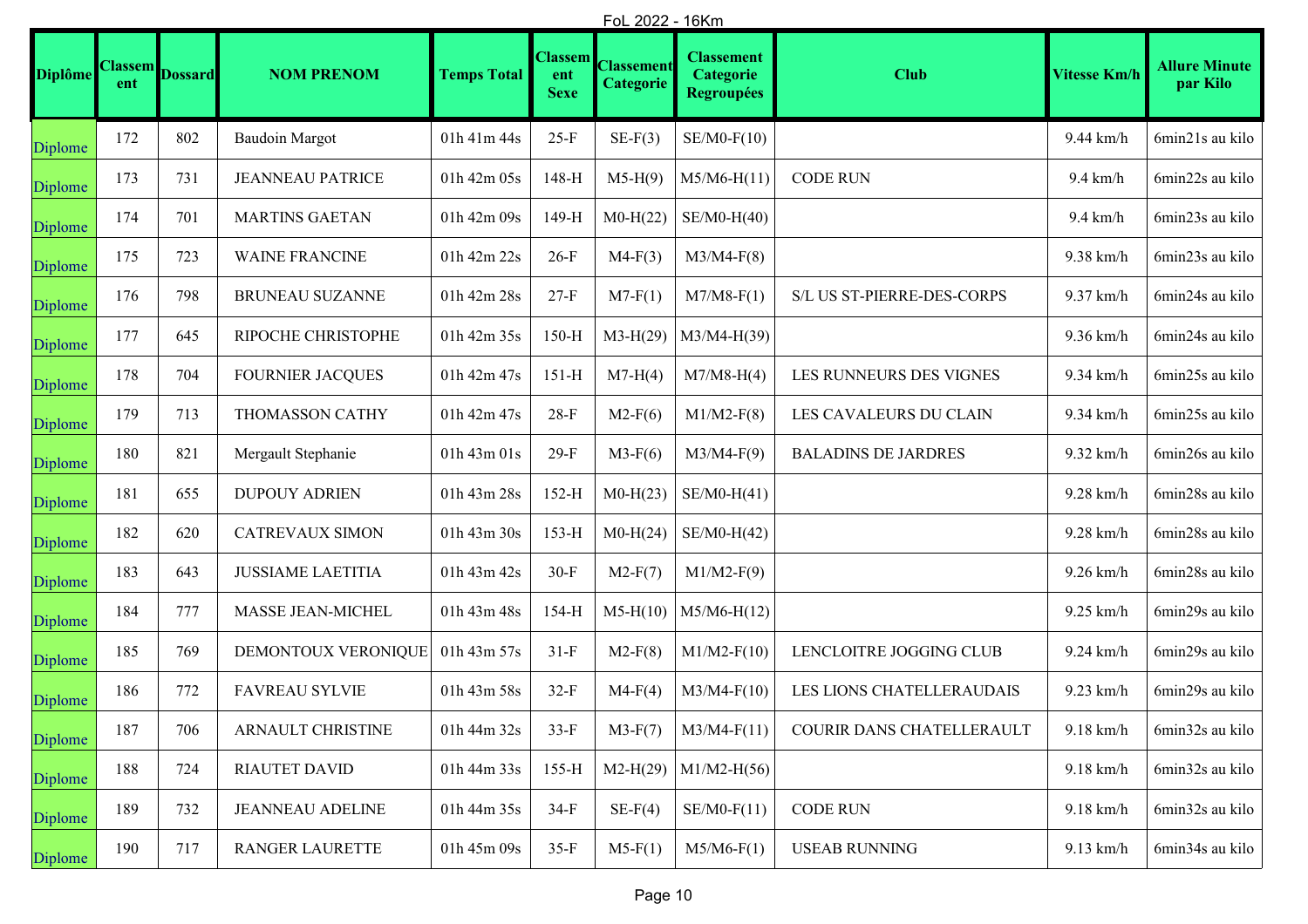|                | <u>FoL 2022 - 16Km</u> |                |                            |                    |                                      |                                |                                                            |                            |              |                                  |
|----------------|------------------------|----------------|----------------------------|--------------------|--------------------------------------|--------------------------------|------------------------------------------------------------|----------------------------|--------------|----------------------------------|
| <b>Diplôme</b> | <b>Classem</b><br>ent  | <b>Dossard</b> | <b>NOM PRENOM</b>          | <b>Temps Total</b> | <b>Classem</b><br>ent<br><b>Sexe</b> | <b>Classement</b><br>Categorie | <b>Classement</b><br><b>Categorie</b><br><b>Regroupées</b> | <b>Club</b>                | Vitesse Km/h | <b>Allure Minute</b><br>par Kilo |
| Diplome        | 191                    | 811            | Gagnadoux Daniel           | 01h 45m 36s        | 156-H                                | $M3-H(30)$                     | $M3/M4-H(40)$                                              | COURIR DANS CHATELLERAULT  | $9.09$ km/h  | 6min36s au kilo                  |
| Diplome        | 192                    | 823            | Papet Sophie               | 01h 45m 37s        | $36-F$                               | $M4-F(5)$                      | $M3/M4-F(12)$                                              | COURIR DANS CHATELLERAULT  | 9.09 km/h    | 6min36s au kilo                  |
| Diplome        | 193                    | 729            | <b>LAMBERT SOPHIE</b>      | 01h 45m 46s        | $37-F$                               | $M3-F(8)$                      | $M3/M4-F(13)$                                              | LENCLOITRE JC86            | $9.08$ km/h  | 6min36s au kilo                  |
| Diplome        | 194                    | 728            | VAZ STEPHANE               | 01h 45m 46s        | $157-H$                              | $M3-H(31)$                     | $M3/M4-H(41)$                                              | LENCLOITRE JC86            | $9.08$ km/h  | 6min36s au kilo                  |
| Diplome        | 195                    | 677            | <b>GRELET CLAUDINE</b>     | 01h 45m 48s        | $38-F$                               | $M6-F(1)$                      | $M5/M6-F(2)$                                               | LES RUNNEURS DES VIGNES    | $9.07$ km/h  | 6min36s au kilo                  |
| Diplome        | 196                    | 664            | <b>BOURDEILH GHISLAINE</b> | 01h 46m 04s        | $39-F$                               | $M5-F(2)$                      | $M5/M6-F(3)$                                               | <b>BALADINS DE JARDRES</b> | $9.05$ km/h  | 6min37s au kilo                  |
| Diplome        | 197                    | 705            | <b>AUBUGEAU PATRICIA</b>   | 01h 46m 04s        | $40-F$                               | $M5-F(3)$                      | $M5/M6-F(4)$                                               | LES RUNNEURS DES VIGNES    | $9.05$ km/h  | 6min37s au kilo                  |
| Diplome        | 198                    | 666            | <b>DAVID FABIEN</b>        | 01h 46m 22s        | $158-H$                              | $M0-H(25)$                     | $SE/M0-H(43)$                                              |                            | $9.03$ km/h  | 6min38s au kilo                  |
| Diplome        | 199                    | 744            | PICHEREAU HUGUES           | 01h 46m 53s        | $159-H$                              | $M3-H(32)$                     | $M3/M4-H(42)$                                              | LENCLOITRE JOGGING CLUB    | 8.98 km/h    | 6min40s au kilo                  |
| Diplome        | 200                    | 765            | <b>GUERIN CELINE</b>       | 01h 46m 53s        | $41-F$                               | $M2-F(9)$                      | $M1/M2-F(11)$                                              | LES RUNNEURS DES VIGNES    | 8.98 km/h    | 6min40s au kilo                  |
| Diplome        | 201                    | 824            | Pascault James             | 01h 46m 56s        | $160-H$                              | $M6-H(3)$                      | $M5/M6-H(13)$                                              |                            | 8.98 km/h    | 6min41s au kilo                  |
| Diplome        | 202                    | 709            | MAHE JEAN-FRANCOIS         | $01h$ 47m $01s$    | $161-H$                              | $M3-H(33)$                     | $M3/M4-H(43)$                                              |                            | 8.97 km/h    | 6min41s au kilo                  |
| Diplome        | 203                    | 726            | MASSE CEDRIC               | 01h 47m 25s        | $162-H$                              | $M1-H(28)$                     | $M1/M2-H(57)$                                              |                            | 8.94 km/h    | 6min42s au kilo                  |
| Diplome        | 204                    | 767            | <b>BRIDAY YVES</b>         | 01h 47m 52s        | $163-H$                              | $M5-H(11)$                     | $M5/M6-H(14)$                                              |                            | $8.9$ km/h   | 6min44s au kilo                  |
| Diplome        | 205                    | 844            | Coudert Jean-francois      | 01h 48m 08s        | $164-H$                              | $M1-H(29)$                     | $M1/M2-H(58)$                                              |                            | 8.88 km/h    | 6min45s au kilo                  |
| Diplome        | 206                    | 848            | Poumailloux Philippe       | 01h 48m 18s        | $165-H$                              | $M5-H(12)$                     | $M5/M6-H(15)$                                              | LENCLOITRE JOGGING CLUB    | 8.86 km/h    | 6min46s au kilo                  |
| Diplome        | 207                    | 686            | <b>CHEVALLIER DANIEL</b>   | 01h 48m 31s        | $166-H$                              | $M7-H(5)$                      | $M7/M8-H(5)$                                               |                            | 8.85 km/h    | 6min46s au kilo                  |
| Diplome        | 208                    | 699            | LEFEBVRE JEAN PIERRE       | 01h 48m 36s        | $167-H$                              | $M5-H(13)$                     | $M5/M6-H(16)$                                              |                            | 8.84 km/h    | 6min47s au kilo                  |
| Diplome        | 209                    | 658            | <b>GRUSON SOPHIE</b>       | 01h 48m 54s        | $42-F$                               | $M2-F(10)$                     | $M1/M2-F(12)$                                              | LES GALOPINS BAILLARGEOIS  | 8.82 km/h    | 6min48s au kilo                  |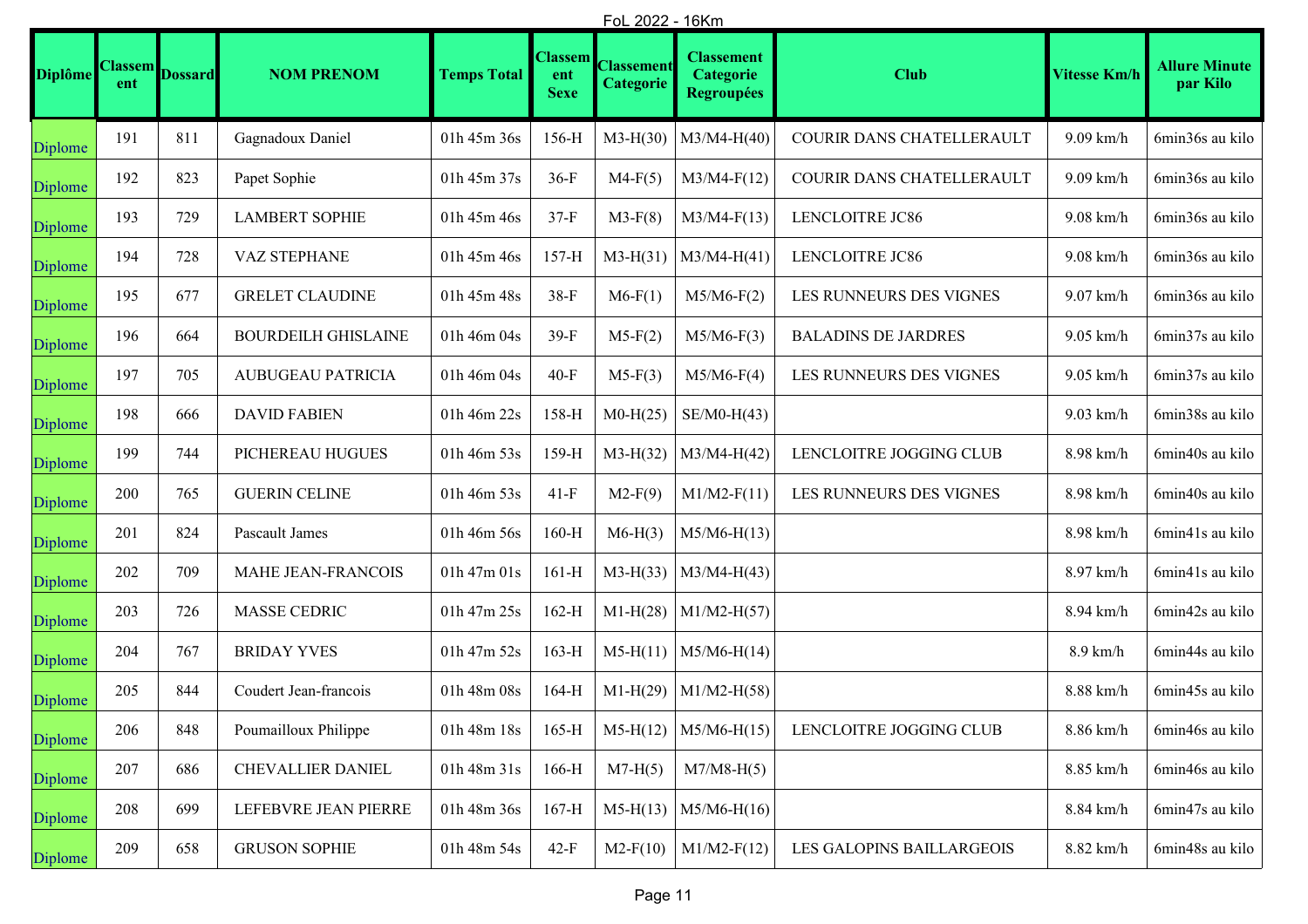|                | FoL 2022 - 16Km       |                |                            |                    |                                      |                                       |                                                            |                           |                     |                                  |
|----------------|-----------------------|----------------|----------------------------|--------------------|--------------------------------------|---------------------------------------|------------------------------------------------------------|---------------------------|---------------------|----------------------------------|
| <b>Diplôme</b> | <b>Classem</b><br>ent | <b>Dossard</b> | <b>NOM PRENOM</b>          | <b>Temps Total</b> | <b>Classem</b><br>ent<br><b>Sexe</b> | <b>Classement</b><br><b>Categorie</b> | <b>Classement</b><br><b>Categorie</b><br><b>Regroupées</b> | <b>Club</b>               | <b>Vitesse Km/h</b> | <b>Allure Minute</b><br>par Kilo |
| Diplome        | 210                   | 670            | CIVRAIS ROSELYNE           | 01h 48m 54s        | 43-F                                 | $M5-F(4)$                             | $M5/M6-F(5)$                                               | LES GALOPINS BAILLARGEOIS | 8.82 km/h           | 6min48s au kilo                  |
| Diplome        | 211                   | 746            | ANDREAU SANDRINE           | 01h 49m 40s        | 44-F                                 | $M3-F(9)$                             | $M3/M4-F(14)$                                              |                           | 8.75 km/h           | 6min51s au kilo                  |
| Diplome        | 212                   | 720            | PITOR THIERRY              | 01h 49m 54s        | $168-H$                              | $M5-H(14)$                            | $M5/M6-H(17)$                                              | LES FOULEES LOUDUNAISES   | 8.74 km/h           | 6min52s au kilo                  |
| Diplome        | 213                   | 667            | <b>DAVID MELANIE</b>       | 01h 49m 58s        | $45-F$                               | $M0-F(8)$                             | $SE/M0-F(12)$                                              |                           | 8.73 km/h           | 6min52s au kilo                  |
| Diplome        | 214                   | 845            | Hazmoune Moussa            | 01h 50m 07s        | $169-H$                              | $M2-H(30)$                            | $M1/M2-H(59)$                                              | LES CAVALEURS DU CLAIN    | 8.72 km/h           | 6min52s au kilo                  |
| Diplome        | 215                   | 748            | PORCHERON THIERRY          | 01h 50m 20s        | $170-H$                              | $M4-H(11)$                            | $M3/M4-H(44)$                                              | COURIR DANS CHATELLERAULT | $8.7$ km/h          | 6min53s au kilo                  |
| Diplome        | 216                   | 787            | <b>DUBOIS JEAN-ERIC</b>    | 01h 50m 23s        | $171-H$                              | $M5-H(15)$                            | $M5/M6-H(18)$                                              | COURIR DANS CHATELLERAULT | $8.7$ km/h          | 6min53s au kilo                  |
| Diplome        | 217                   | 736            | <b>GABOUT SOPHIE</b>       | 01h 50m 44s        | $46-F$                               | $M4-F(6)$                             | $M3/M4-F(15)$                                              | <b>ASCORI</b>             | 8.67 km/h           | 6min55s au kilo                  |
| Diplome        | 218                   | 674            | <b>BODIN GWENAELLE</b>     | 01h 51m 56s        | $47-F$                               | $M1-F(3)$                             | $M1/M2-F(13)$                                              |                           | 8.58 km/h           | 6min59s au kilo                  |
| Diplome        | 219                   | 653            | <b>CANTINOLLE BAPTISTE</b> | 01h 52m 04s        | $172-H$                              | $SE-H(19)$                            | $SE/M0-H(44)$                                              |                           | 8.57 km/h           | 7min00s au kilo                  |
| Diplome        | 220                   | 725            | <b>GAY MICHEL</b>          | 01h 52m 48s        | $173-H$                              | $M5-H(16)$                            | $M5/M6-H(19)$                                              | LES CAVALEURS DU CLAIN    | 8.51 km/h           | 7min03s au kilo                  |
| Diplome        | 221                   | 816            | Lebeau Virginie            | 01h 53m 59s        | $48-F$                               | $M1-F(4)$                             | $M1/M2-F(14)$                                              | LES LIONS CHATELLERAUDAIS | 8.42 km/h           | 7min07s au kilo                  |
| Diplome        | 222                   | 818            | Malbrand Cynthia           | 01h 54m 01s        | 49-F                                 | $M1-F(5)$                             | $M1/M2-F(15)$                                              | LES LIONS CHATELLERAUDAIS | 8.42 km/h           | 7min07s au kilo                  |
| Diplome        | 223                   | 834            | Lambert-comale Laurence    | 01h 54m 34s        | $50-F$                               | $M2-F(11)$                            | $M1/M2-F(16)$                                              | LES RUNNEURS DES VIGNES   | 8.38 km/h           | 7min09s au kilo                  |
| Diplome        | 224                   | 738            | <b>BASTILLE ISABELLE</b>   | 01h 55m 14s        | $51-F$                               | $M2-F(12)$                            | $M1/M2-F(17)$                                              | <b>ASCORI</b>             | 8.33 km/h           | 7min12s au kilo                  |
| Diplome        | 225                   | 737            | <b>GOURBILLON CELINE</b>   | 01h 55m 16s        | $52-F$                               | $M2-F(13)$                            | $M1/M2-F(18)$                                              | <b>ASCORI</b>             | 8.33 km/h           | 7min12s au kilo                  |
| Diplome        | 226                   | 786            | <b>FAUCHEUX ELVENE</b>     | 01h 55m 29s        | $53-F$                               | $SE-F(5)$                             | $SE/M0-F(13)$                                              |                           | 8.31 km/h           | 7min13s au kilo                  |
| Diplome        | 227                   | 790            | <b>AUGRAS SEBASTIEN</b>    | 01h 56m 12s        | $174-H$                              | $M1-H(30)$                            | $M1/M2-H(60)$                                              | COURIR DANS CHATELLERAULT | 8.26 km/h           | 7min15s au kilo                  |
| Diplome        | 228                   | 608            | BEUCLER SERVANNE           | 01h 57m 02s        | $54-F$                               | $M3-F(10)$                            | $M3/M4-F(16)$                                              | LENCLOITRE JOGGING CLUB   | $8.2$ km/h          | 7min18s au kilo                  |